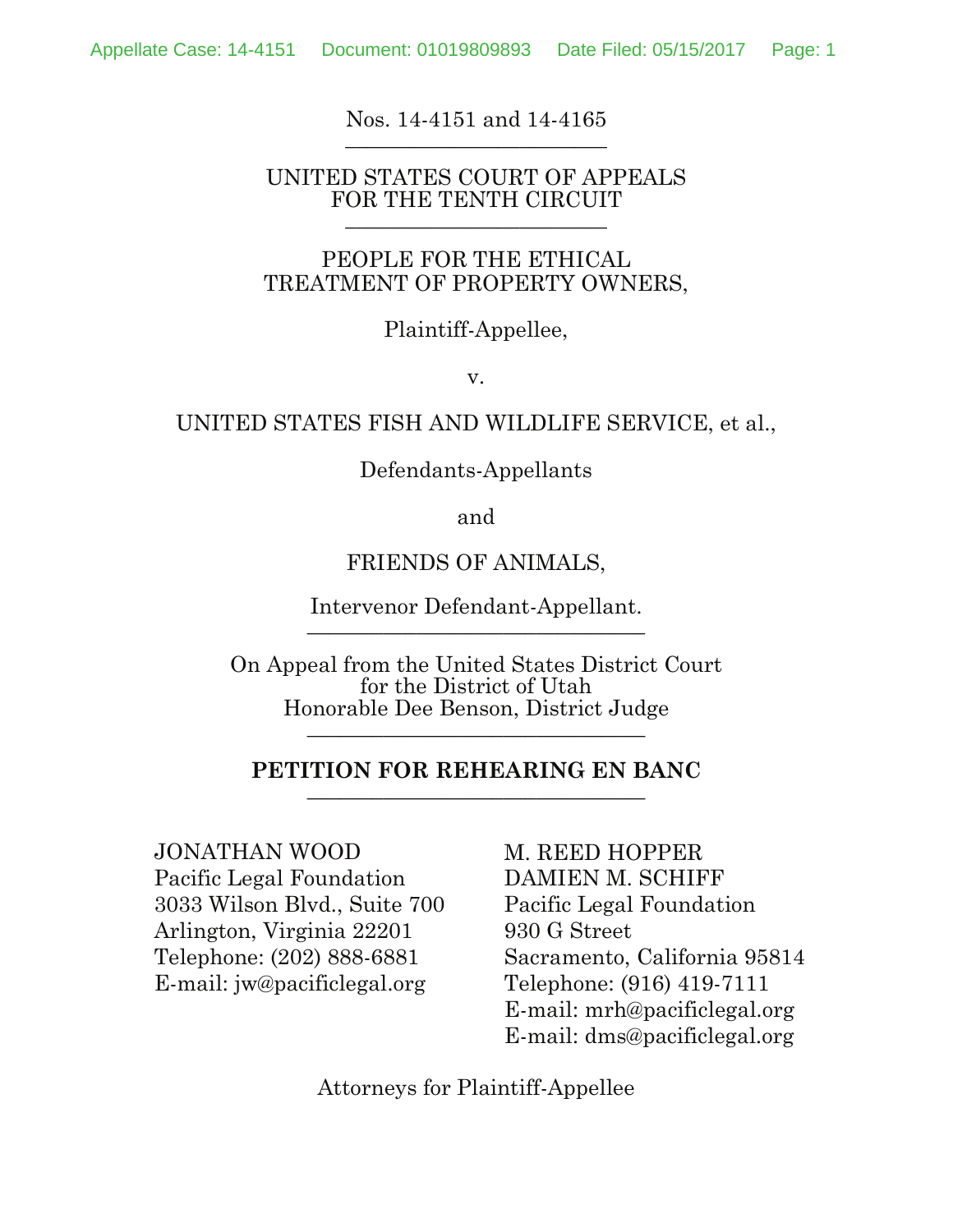# **Table of Contents**

| Ι.          |                                                                                                        |
|-------------|--------------------------------------------------------------------------------------------------------|
| Π.          |                                                                                                        |
| A.          |                                                                                                        |
| <b>B.</b>   |                                                                                                        |
| $C_{\cdot}$ | The district court strikes down the Utah                                                               |
|             |                                                                                                        |
| III.        |                                                                                                        |
| A.          | The panel interpreted Congress' power significantly                                                    |
| <b>B.</b>   | The panel's opinion admits to no                                                                       |
| C.          | The panel's opinion raises significant federalism<br>concerns and undermines Utah's efforts to protect |
| IV.         |                                                                                                        |
|             |                                                                                                        |
|             |                                                                                                        |
|             |                                                                                                        |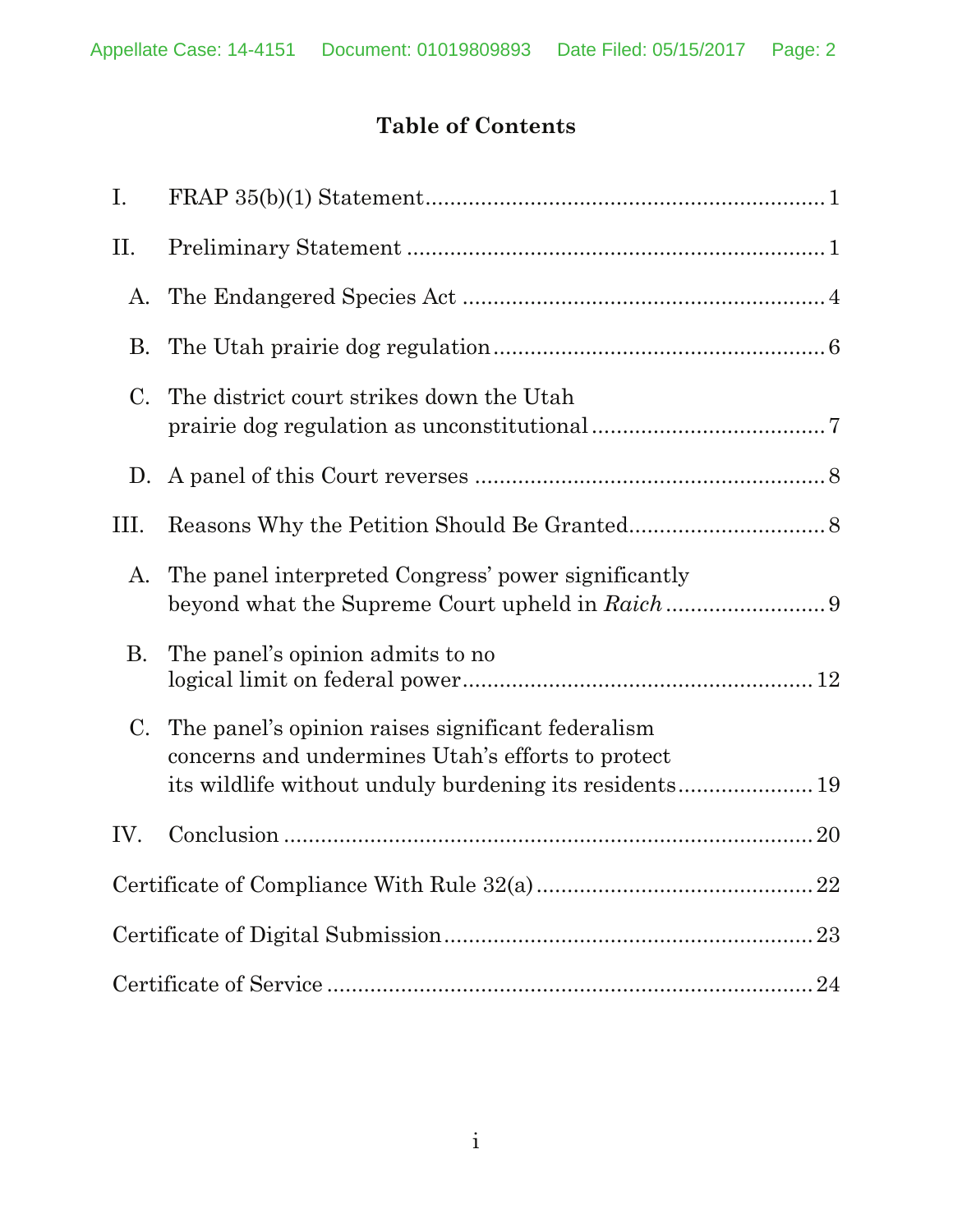# **Table of Authorities**

# **Cases**

| Babbitt v. Sweet Home Chapter of Cmtys. for a Great Or.,           |
|--------------------------------------------------------------------|
|                                                                    |
| GDF Realty Invs. v. Norton, 362 F.3d 286 (5th Cir. 2004) 16-17, 19 |
|                                                                    |
|                                                                    |
| Heart of Atlanta Motel, Inc. v. United States,                     |
| Hodel v. Virginia Surface Mining and Reclamation                   |
|                                                                    |
| National Federation of Independent Businesses v. Sebelius,         |
|                                                                    |
| Rancho Viejo, LLC v. Norton, 334 F.3d 1158 (D.C. Cir. 2003)5-6     |
|                                                                    |
| Solid Waste Agency of Northern Cook County v. U.S. Army            |
|                                                                    |
|                                                                    |
|                                                                    |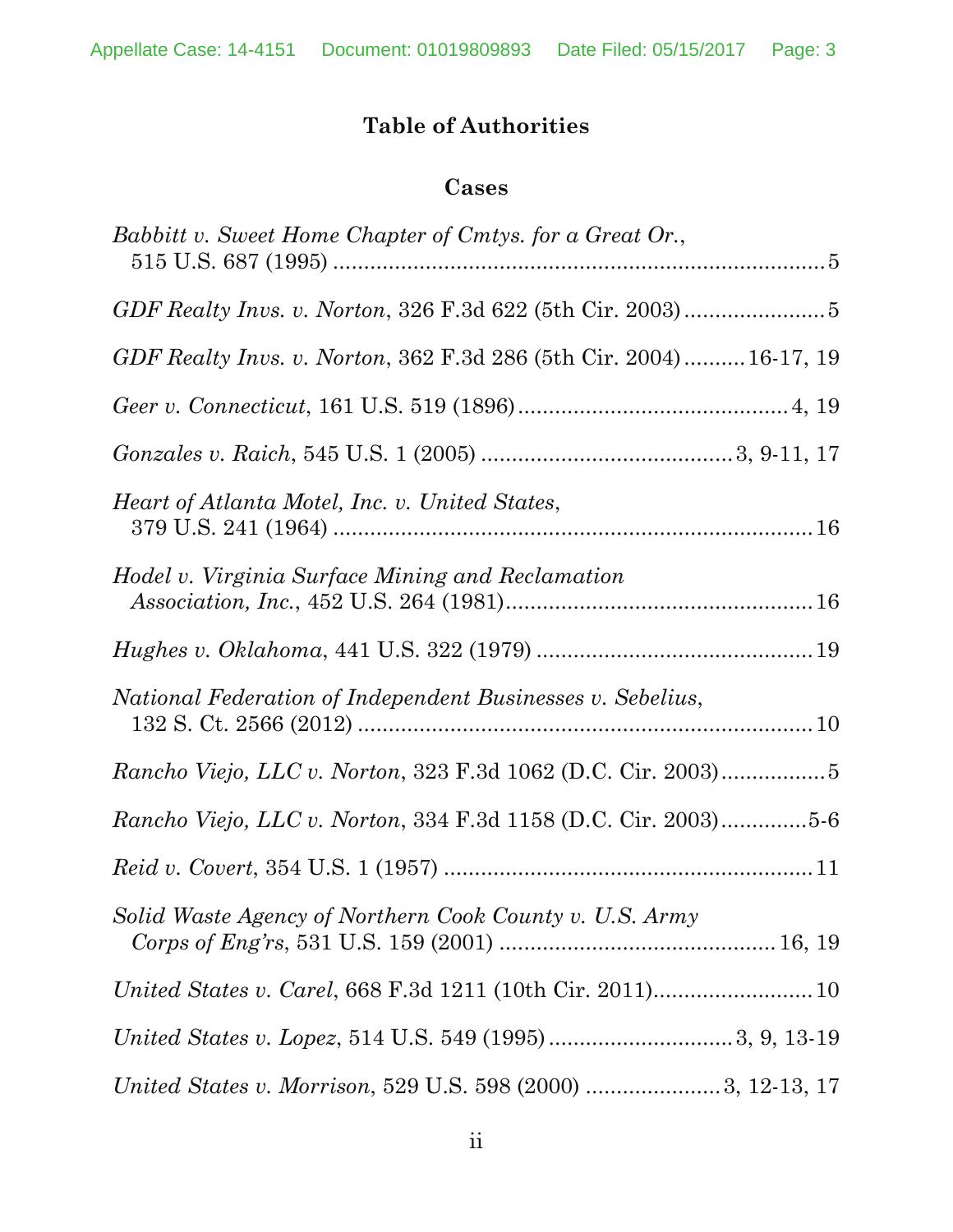| <i>United States v. Patton,</i> 451 F.3d 615 (10th Cir. 2006) 10, 13, 15, 17 |  |
|------------------------------------------------------------------------------|--|
| Williamson v. Lee Optical of Oklahoma, Inc.,                                 |  |
|                                                                              |  |
|                                                                              |  |

# Constitution

|--|--|--|--|--|--|--|--|--|

## **Statutes**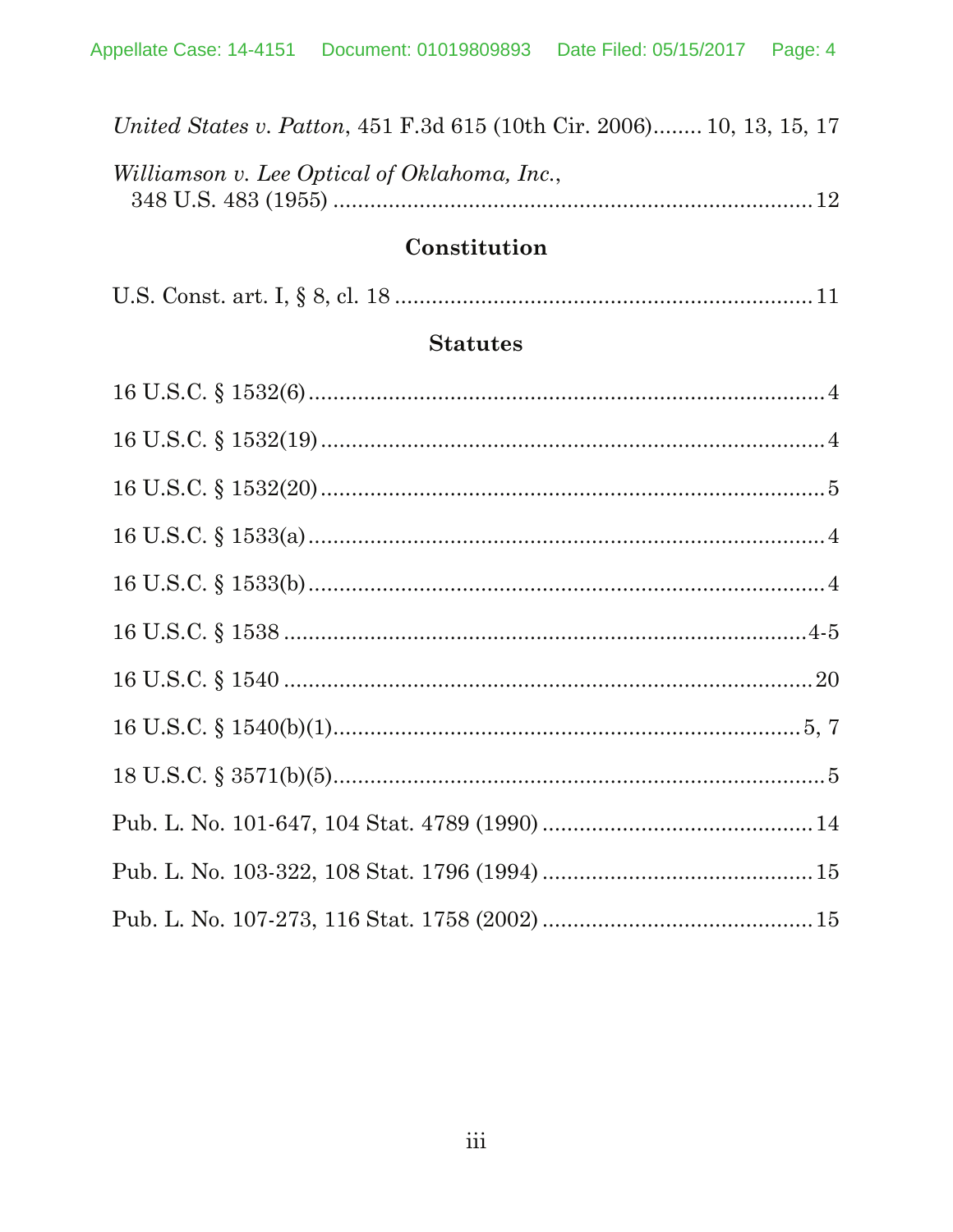# **Regulations**

# **Other Authorities**

| Adler, Jonathan H., Judicial Federalism and the Future of Federal                                                             |  |
|-------------------------------------------------------------------------------------------------------------------------------|--|
| Nagle, John Copeland, The Commerce Clause Meets the Delhi                                                                     |  |
| Wood, Jeffrey H., Recalibrating the Federal Government's Authority<br>to Regulate Intrastate Endangered Species After SWANCC, |  |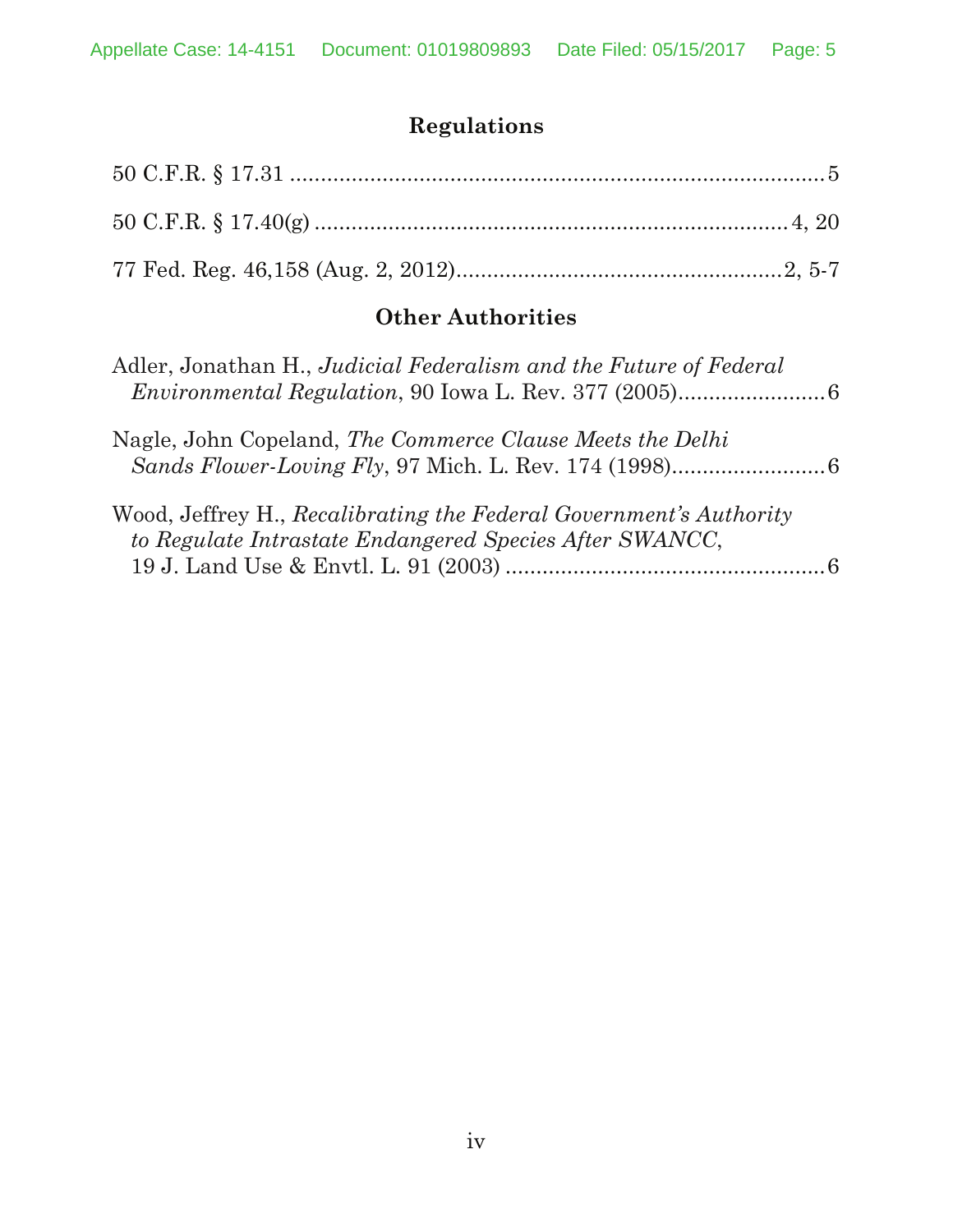### **I. FRAP 35(b)(1) Statement**

 People for the Ethical Treatment of Property Owners (PETPO) seeks *en banc* rehearing so that the entire Court can address questions of exceptional importance presented by this case. Those questions are:

- 1. Does the Commerce Clause authorize Congress to regulate noneconomic activity if it affects a species found in only one state with no appreciable tie to interstate commerce?
- 2. Do the Commerce and Necessary and Proper Clauses authorize the federal government to regulate any noneconomic activity pursuant to a comprehensive scheme, even if the regulation is not necessary to the government's ability to regulate commerce or the market for any commodity?

These questions go to the fundamental issue of whether the Constitution imposes meaningful limits on federal power and, thus, the entire Court should decide them.

### **II. Preliminary Statement**

People for the Ethical Treatment of Property Owners petitions this Court for rehearing *en banc* pursuant to Federal Rule of Appellate Procedure 35.

1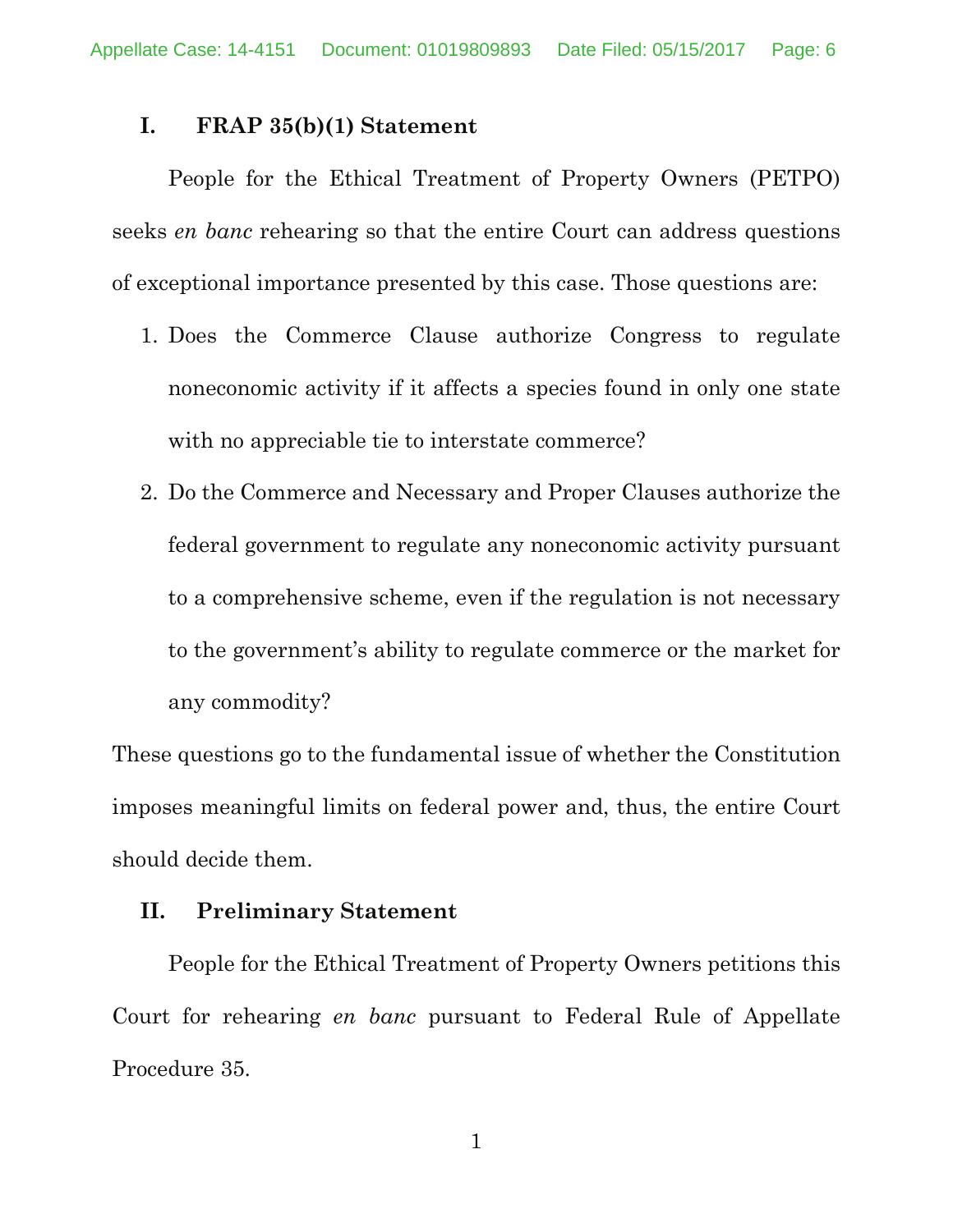People for the Ethical Treatment of Property Owners (PETPO) is a nonprofit organization consisting of more than 200 residents of southwestern Utah who, for decades, have been subject to federal regulations preventing them from using their property or doing anything that affects a ubiquitous local rodent. Aplt. App. at 159-62. The challenged regulation generally forbids them from doing anything, without a federal permit, that affects any of the more than 40,000 Utah prairie dogs in the region and restricts eligibility for those permits to only certain property owners. 77 Fed. Reg. 46,158 (Aug. 2, 2012).

The regulation forbids many from building homes because construction would disturb or harm prairie dogs who have overrun residential neighborhoods. Aplt. App. at 147-50. It forbids others from starting small businesses for the same reason. *See id*. at 151-54. In the case of the local government, the regulation also frustrates efforts to protect playgrounds, the municipal airport, and the local cemetery from the rodent, whose tunneling and barking is disruptive to each of these facilities. *See id.* at 142-46.

The regulation cannot be justified as an exercise of the Constitution's Commerce or Necessary and Proper Clauses. The district

2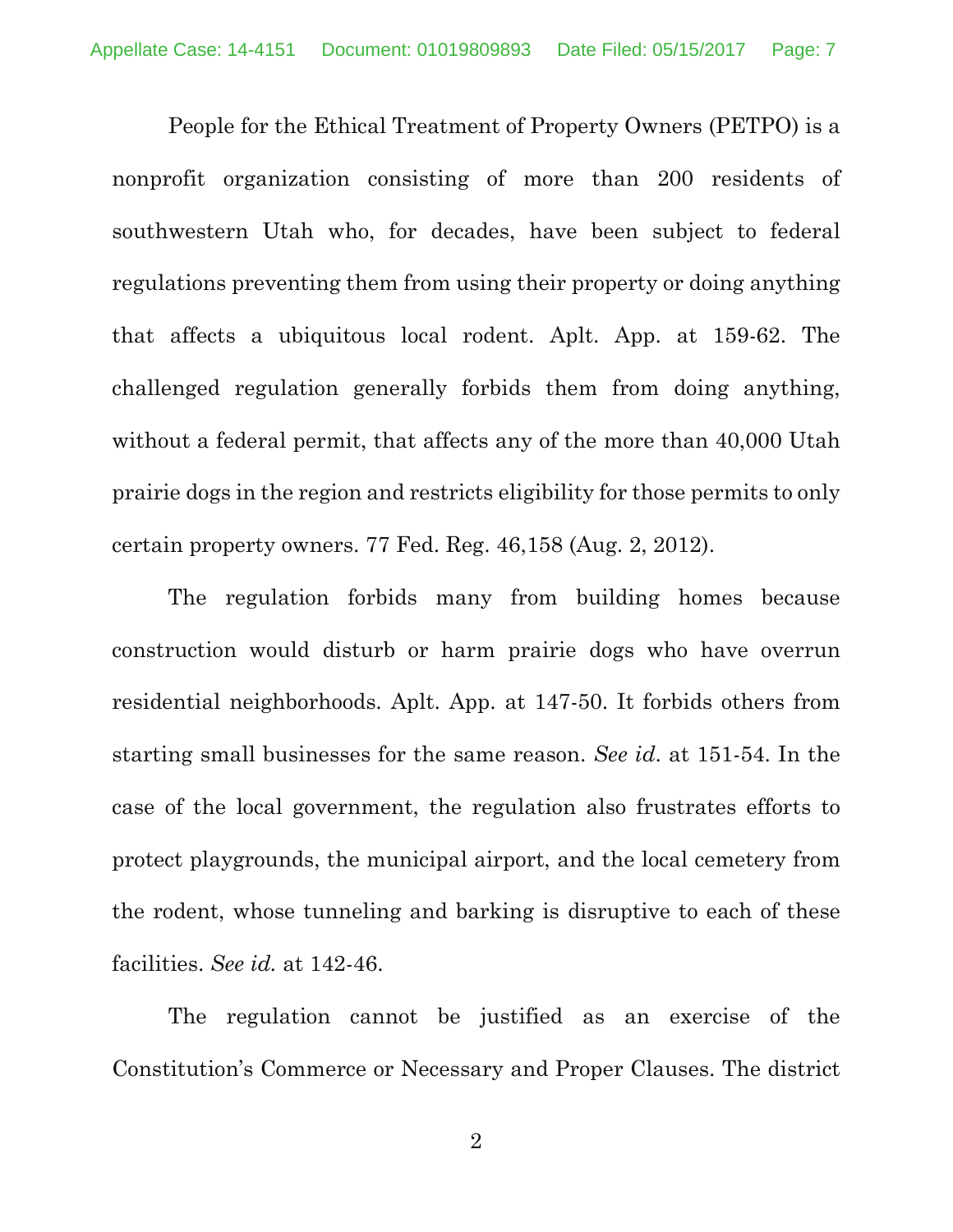court correctly held that it is not a regulation of economic activity that substantially affects interstate commerce nor is it necessary to Congress' ability to regulate commerce or the market for a commodity. Aplt. App. at 193-208. Without disagreeing with any of those conclusions, the panel reversed the decision, interpreting *Gonzales v. Raich* to permit Congress to regulate any activity for any purpose, so long as the regulation is part of a larger, comprehensive scheme with some connection to interstate commerce. Op. at 16-35; 545 U.S. 1 (2005). That is a dramatic expansion beyond *Raich*—which merely recognized that Congress may regulate possession of a commodity as part of a comprehensive scheme to regulate the market for that commodity—and cannot be squared with the Supreme Court's decisions in *United States v. Lopez*, 514 U.S. 549 (1995), and *United States v. Morrison*, 529 U.S. 598 (2000). The panel's theory has no limiting principle and, paradoxically, means that Congress can cure a constitutional violation of the enumerated powers by expanding its power even further.

PETPO supports protecting the prairie dog without imposing such severe burdens. Aplt. App. at 159-62. Since the district court declared the federal regulation unconstitutional, the State of Utah has developed a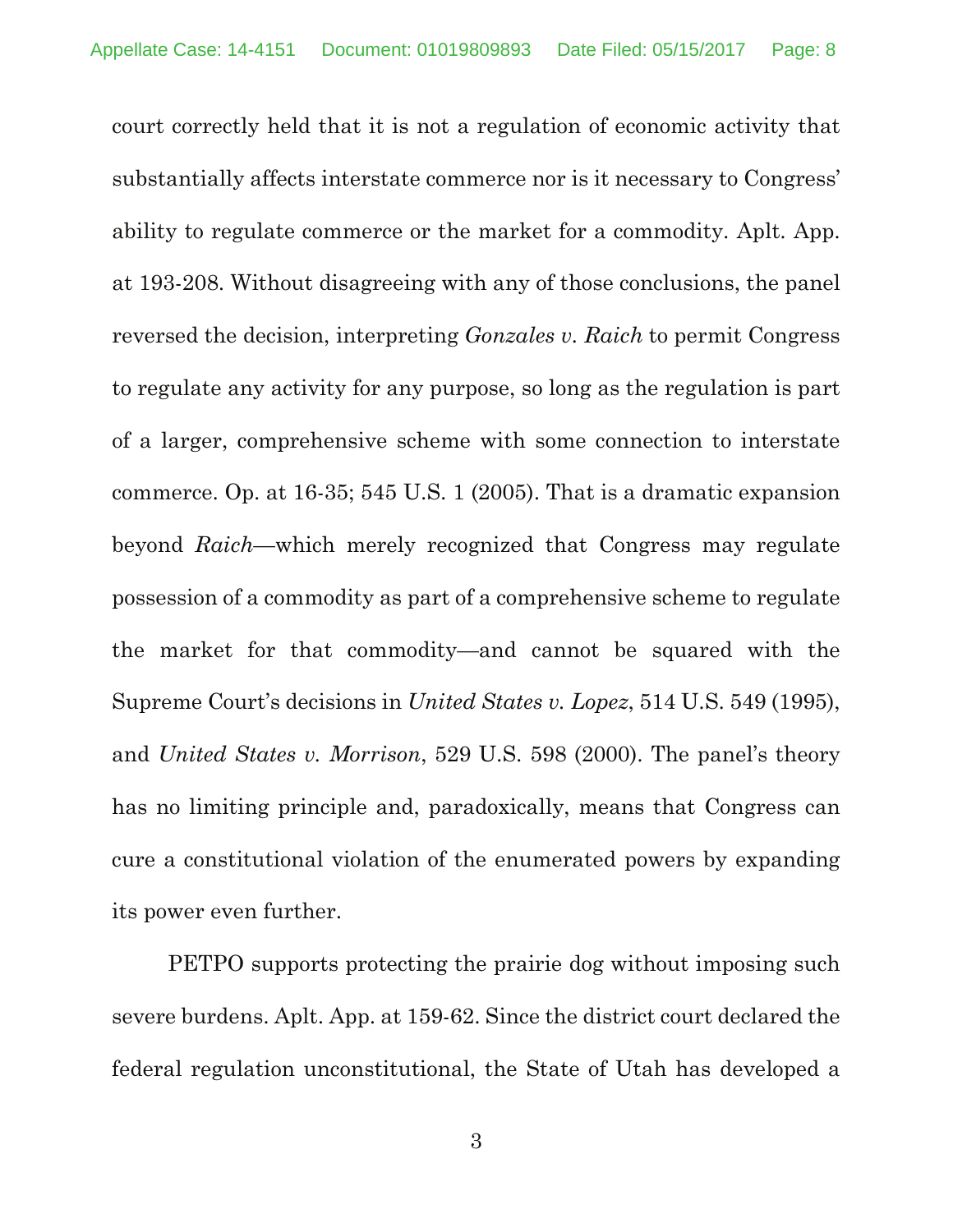conservation program that reduces conflict and protects the species by working with property owners to move prairie dogs from developed areas that cannot provide a long-term home to publicly owned conservation lands that can. *See* Brief of Utah, Alaska, Arizona, Colorado, Idaho, Kansas, Montana, South Dakota, and Wyoming as Amici Curiae in Support of Appellee at 13-17 (Brief of Utah, et al.). If the federal regulation is restored, however, continued implementation of this plan to manage the state's wildlife would not only be forbidden; it would be a crime. *See* 50 C.F.R. § 17.40(g); 16 U.S.C. § 1532(19); *see also Geer v. Connecticut*, 161 U.S. 519, 527-28 (1896) (managing wildlife is an area of traditional state authority).

### **A. The Endangered Species Act**

The Endangered Species Act charges the U.S. Fish and Wildlife Service with listing and protecting species at risk of extinction. A species that is "in danger of extinction" is listed as endangered and take of the species is forbidden. 16 U.S.C. §§ 1532(6), 1533(a), (b), 1538. "Take" is capaciously defined to include, among many other things, harassing, harming, or capturing a member of the species. 16 U.S.C. § 1532(19). It is not limited to intentionally causing an adverse effect on an endangered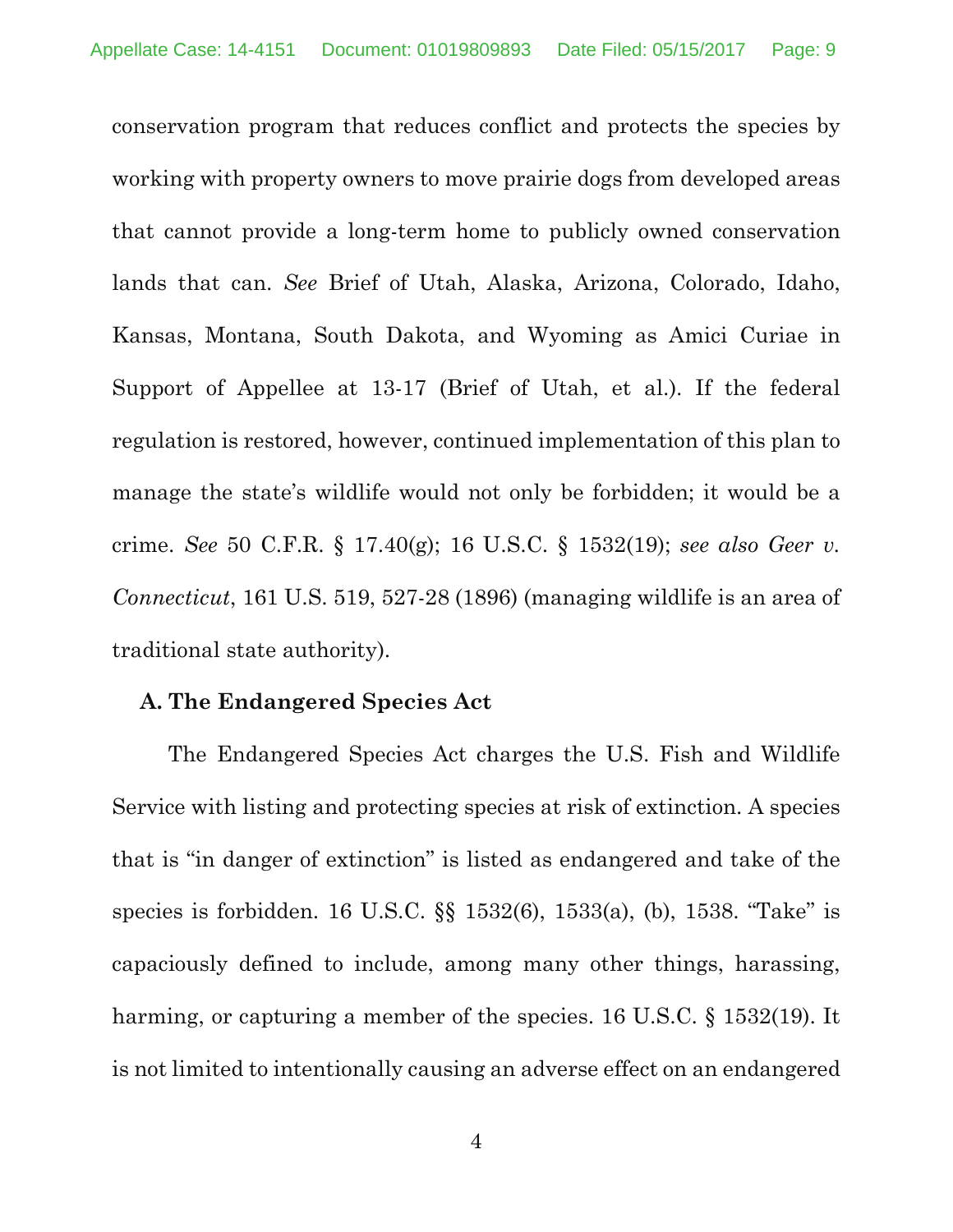species; any otherwise lawful activity with an incidental effect on a member of a species or its habitat is also forbidden. *See Babbitt v. Sweet Home Chapter of Cmtys. for a Great Or.*, 515 U.S. 687, 703 (1995). Take is a federal crime punishable by fines of up to \$100,000 and a year in prison. 16 U.S.C. § 1540(b)(1); *see* 18 U.S.C. § 3571(b)(5).

A threatened species is not in danger of extinction but is "likely to become an endangered species within the foreseeable future." 16 U.S.C. § 1532(20). Congress chose not to prohibit the take of threatened species in the statute, but a regulation generally extends the prohibition to threatened species. 16 U.S.C. § 1538; 50 C.F.R. § 17.31. The Service also sometimes adopts species-specific regulations to tailor the take prohibition to threatened species. *See, e.g.,* 77 Fed. Reg. at 46,159.

The constitutionality of this broad take prohibition has long been controversial. Several Circuits have upheld it, but have adopted conflicting rationales. *Compare Rancho Viejo, LLC v. Norton*, 323 F.3d 1062, 1072 (D.C. Cir. 2003), *with GDF Realty Invs. v. Norton*, 326 F.3d 622, 634 (5th Cir. 2003); *see also Rancho Viejo, LLC v. Norton*, 334 F.3d 1158, 1160 (D.C. Cir. 2003) (Roberts, J., dissenting from denial of rehearing en banc) (noting the conflict and that the D.C. Circuit's

5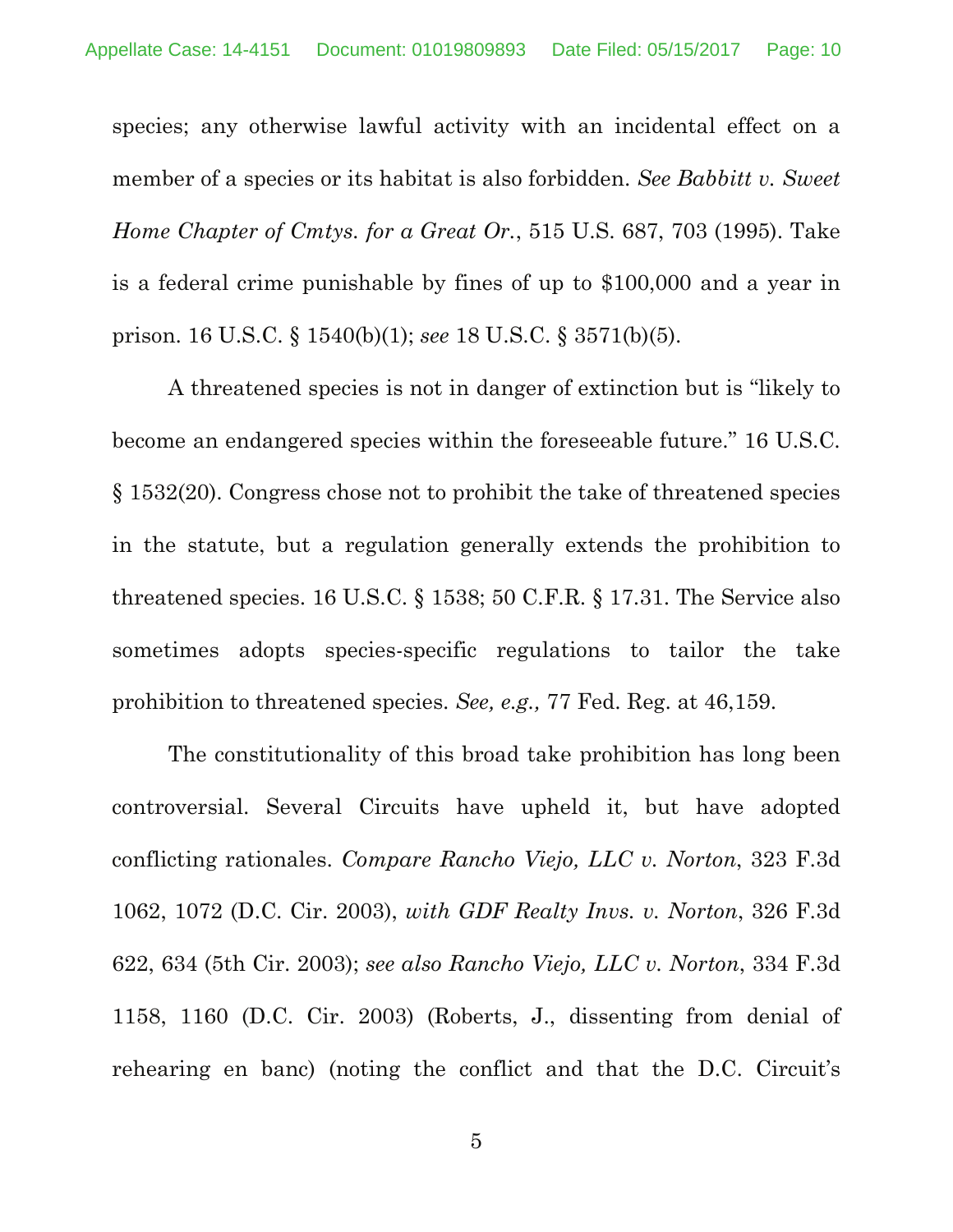precedent "seems inconsistent with the Supreme Court's holdings"). Many scholars have also argued that the take prohibition is unconstitutional, at least as applied to species found in only one state with no tie to interstate commerce.<sup>1</sup>

### **B. The Utah prairie dog regulation**

The Utah prairie dog has been listed as threatened since 1984. 77 Fed. Reg. at 46,159. Then, the population was just shy of 24,000 prairie dogs. *Id*. at 46,169. Since then, it has nearly doubled, with the Service estimating it at more than 40,000 in 2012. *Id*. The species is found only in Utah, with approximately 70% of Utah prairie dogs residing on private property. 77 Fed. Reg. at 46,167.

There is no market for Utah prairie dogs. Aplt. App. at 206. Nor are they used in any economic activity or to create any object of commerce. *Id*. at 200-07. Nevertheless, the Service issued a regulation in 2012,

<sup>1</sup> *See* Jeffrey H. Wood, *Recalibrating the Federal Government's Authority to Regulate Intrastate Endangered Species After SWANCC*, 19 J. Land Use & Envtl. L. 91, 118-20 (2003); John Copeland Nagle, *The Commerce Clause Meets the Delhi Sands Flower-Loving Fly*, 97 Mich. L. Rev. 174, 208-14 (1998); *see also* Jonathan H. Adler, *Judicial Federalism and the Future of Federal Environmental Regulation*, 90 Iowa L. Rev. 377, 406 (2005).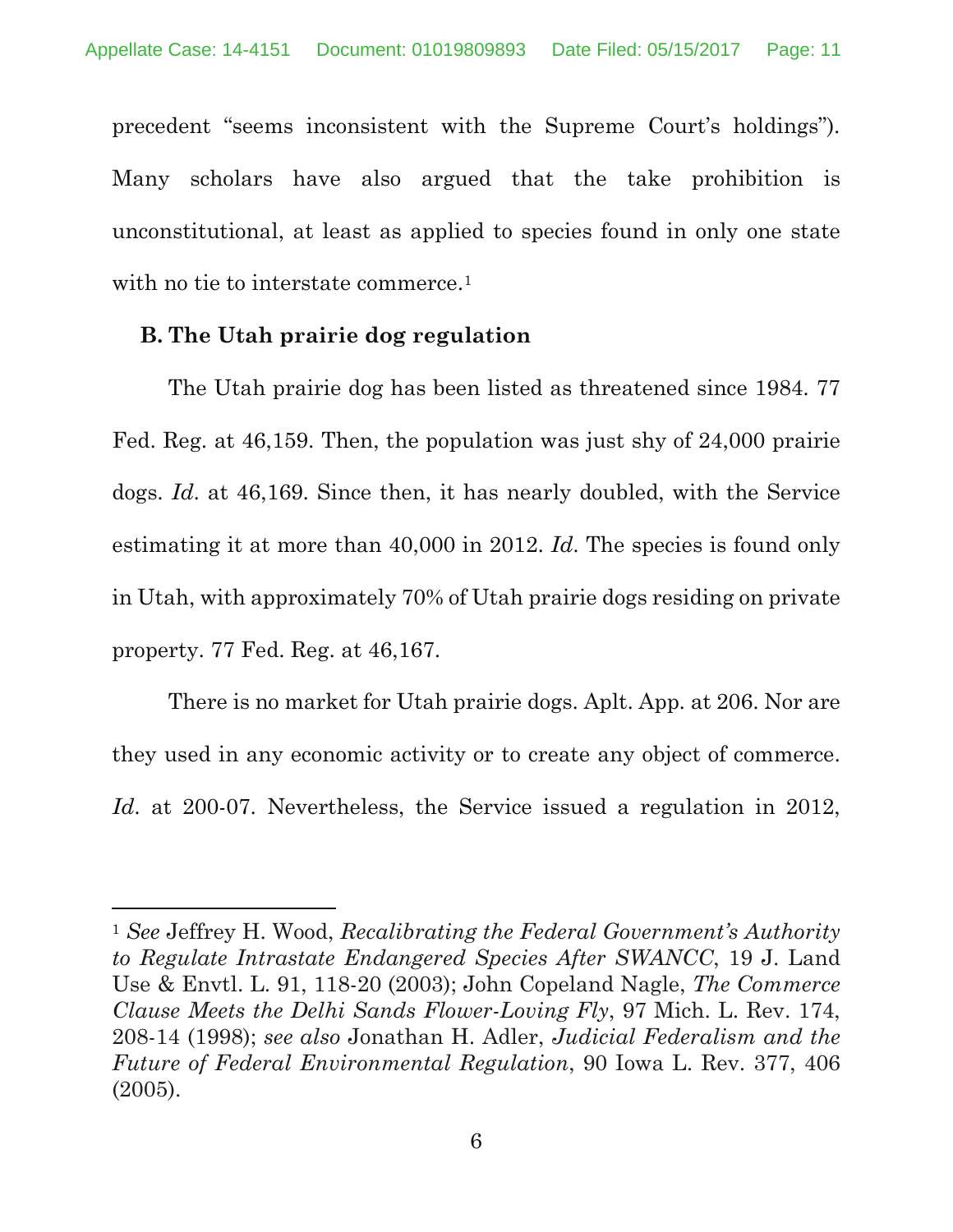forbidding (with a few exceptions) take of any Utah prairie dog, without a federal permit. 77 Fed. Reg. at 46,158-59. The regulation also significantly restricts eligibility for those permits. *Id*. Absent a permit, it is a federal crime to disturb, catch, or inadvertently harm any of the creatures. *See* 16 U.S.C. § 1540(b)(1).

## **C. The district court strikes down the Utah prairie dog regulation as unconstitutional**

In 2013, People for the Ethical Treatment of Property Owners filed this lawsuit challenging the constitutionality of the Utah prairie dog regulation. Aplt. App. at 14-35. After both sides moved for summary judgment, the district court ruled for PETPO. *Id*. at 193-208. First, the court held that PETPO has standing because the regulation injures its members and enjoining enforcement on private property would relieve those injuries. *Id*. at 198-200. Second, the court ruled that the federal regulation exceeds the power granted by the Commerce Clause because take is noneconomic activity, the Utah prairie dog is found in only one state, and the species has no significant connection to interstate commerce. *Id*. at 202-05. Finally, the court ruled that the regulation exceeds the Necessary and Proper Clause because it is not necessary to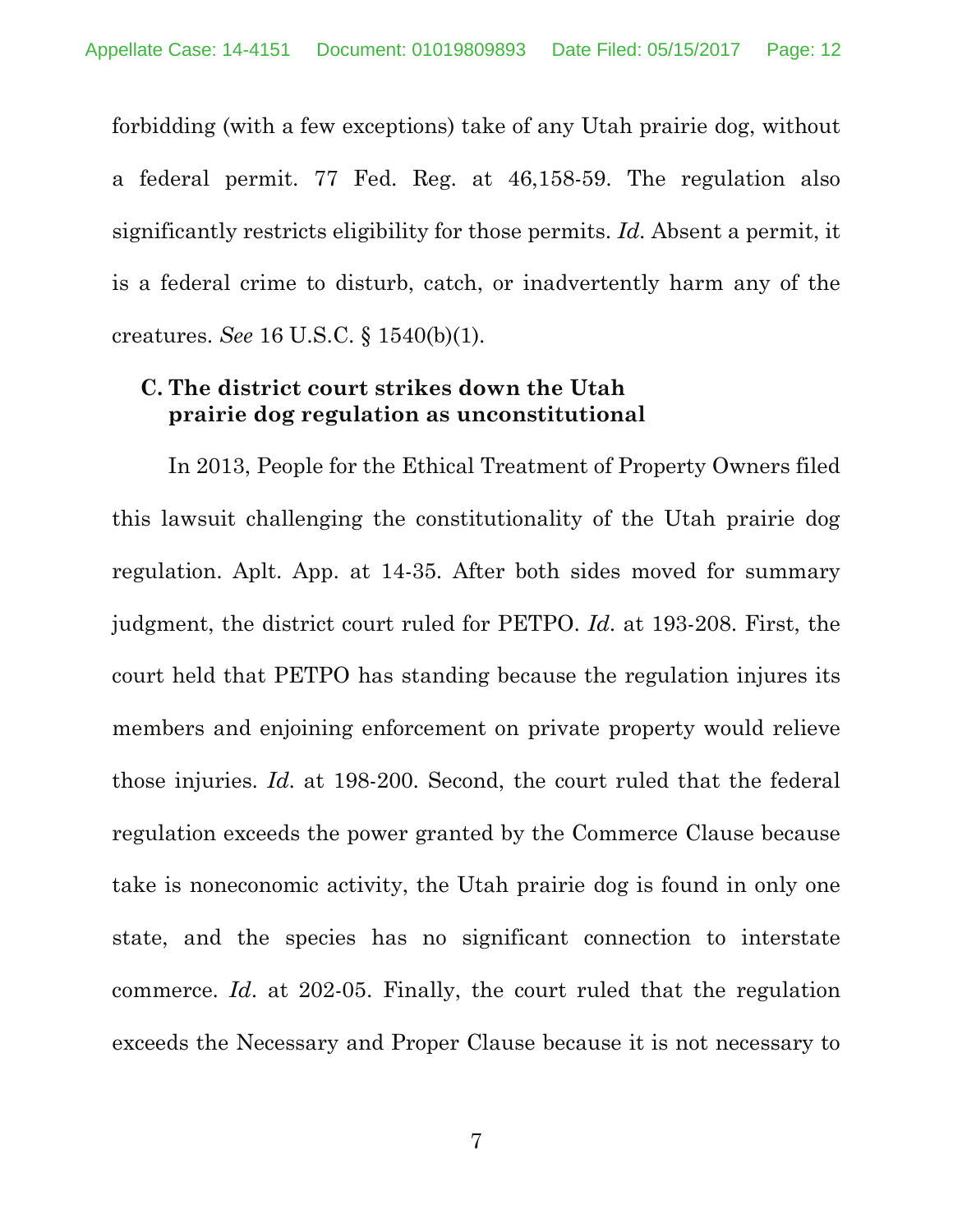avoid frustrating the federal government's ability to regulate economic activity or the market for any commodity. *Id*. at 205-07.

### **D. A panel of this Court reverses**

On appeal, the panel agreed with the district court that PETPO has standing to challenge the constitutionality of the federal regulation. Op. at 11-16. But, without disagreeing with the district court's conclusion that the regulation is not necessary to the government's ability to regulate economic activity or the market for a commodity, the panel reversed. Op. at 16-35. It disagreed that a regulation need be necessary to Congress' ability to regulate commerce to be constitutional under *Raich*. *Id*. at 32. Instead, it is enough that denying Congress this power would frustrate some general government purpose underlying a comprehensive scheme. *Id*. According to the panel decision, Congress can regulate any intrastate, noneconomic activity affecting the Utah prairie dog because denying Congress this authority "would severely undercut the ESA's *conservation purposes*." *Id*. (emphasis added).

#### **III. Reasons Why the Petition Should Be Granted**

This case presents questions of exceptional importance that the entire court should decide. The panel's decision significantly expands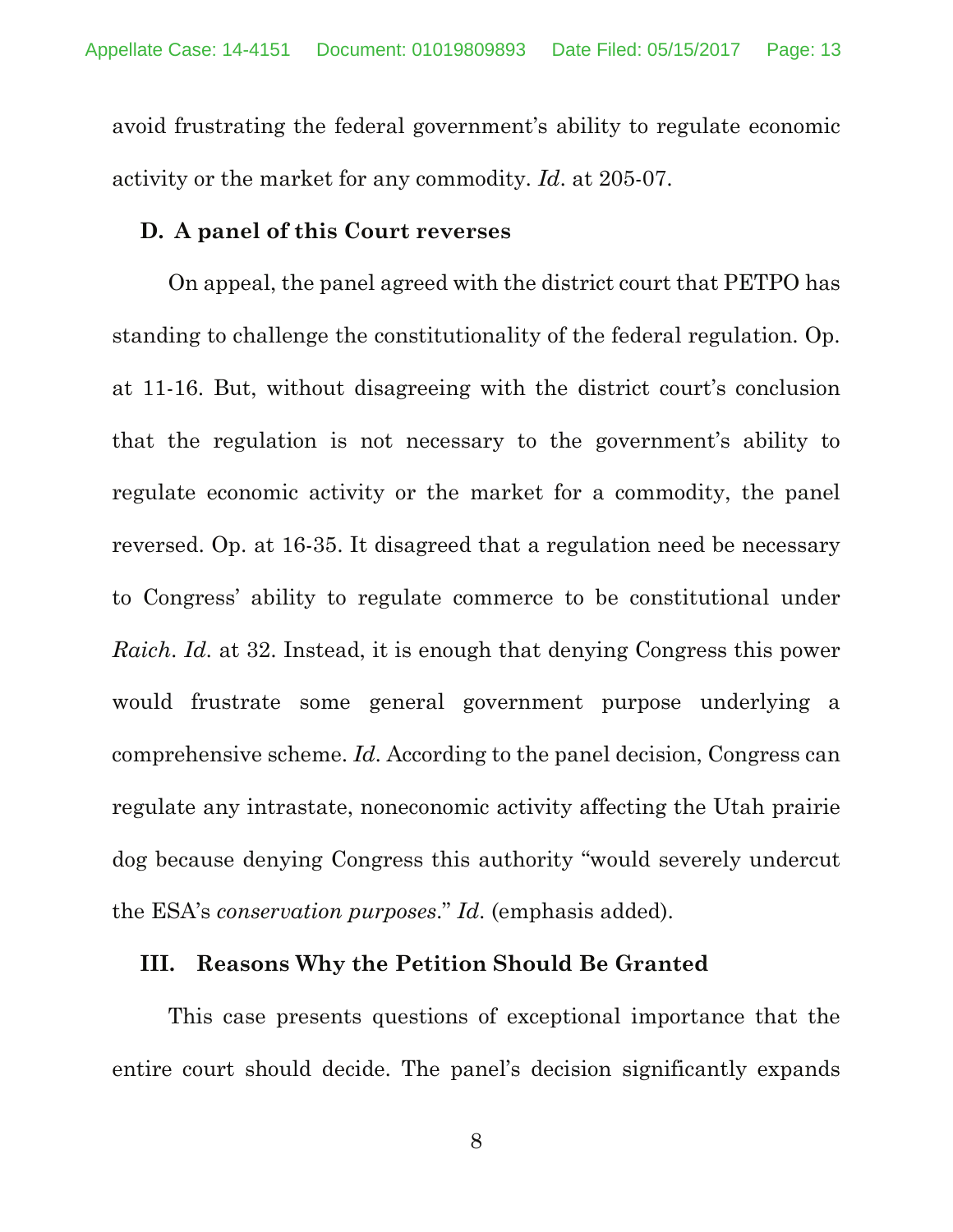beyond the holding of *Raich* and cannot be reconciled with *Lopez* and *Morrison*. The panel's theory has no logical stopping point; it would allow the federal government to regulate any activity for any purpose, so long as it placed the regulation in a larger scheme. Paradoxically, it also encourages Congress to regulate as broadly as possible, by reducing the constitutional scrutiny a regulation receives under the enumerated powers as the government regulates more. Finally, the panel's decision raises significant federalism concerns, by allowing Congress to intrude on an area of traditional state authority and, in this very case, undermine a state program to protect wildlife without unduly burdening residents.

## **A. The panel interpreted Congress' power significantly beyond what the Supreme Court upheld in** *Raich*

In *Gonzales v. Raich*, the Supreme Court held that Congress may constitutionally forbid the possession of a commodity, in that case marijuana, as part of a comprehensive scheme to regulate the market for that commodity, even though mere possession is not itself economic activity. *See* 545 U.S. at 22; *see also Lopez*, 514 U.S. at 561 (possession of a gun is not economic activity substantially affecting interstate commerce). It explained that Congress may regulate this noneconomic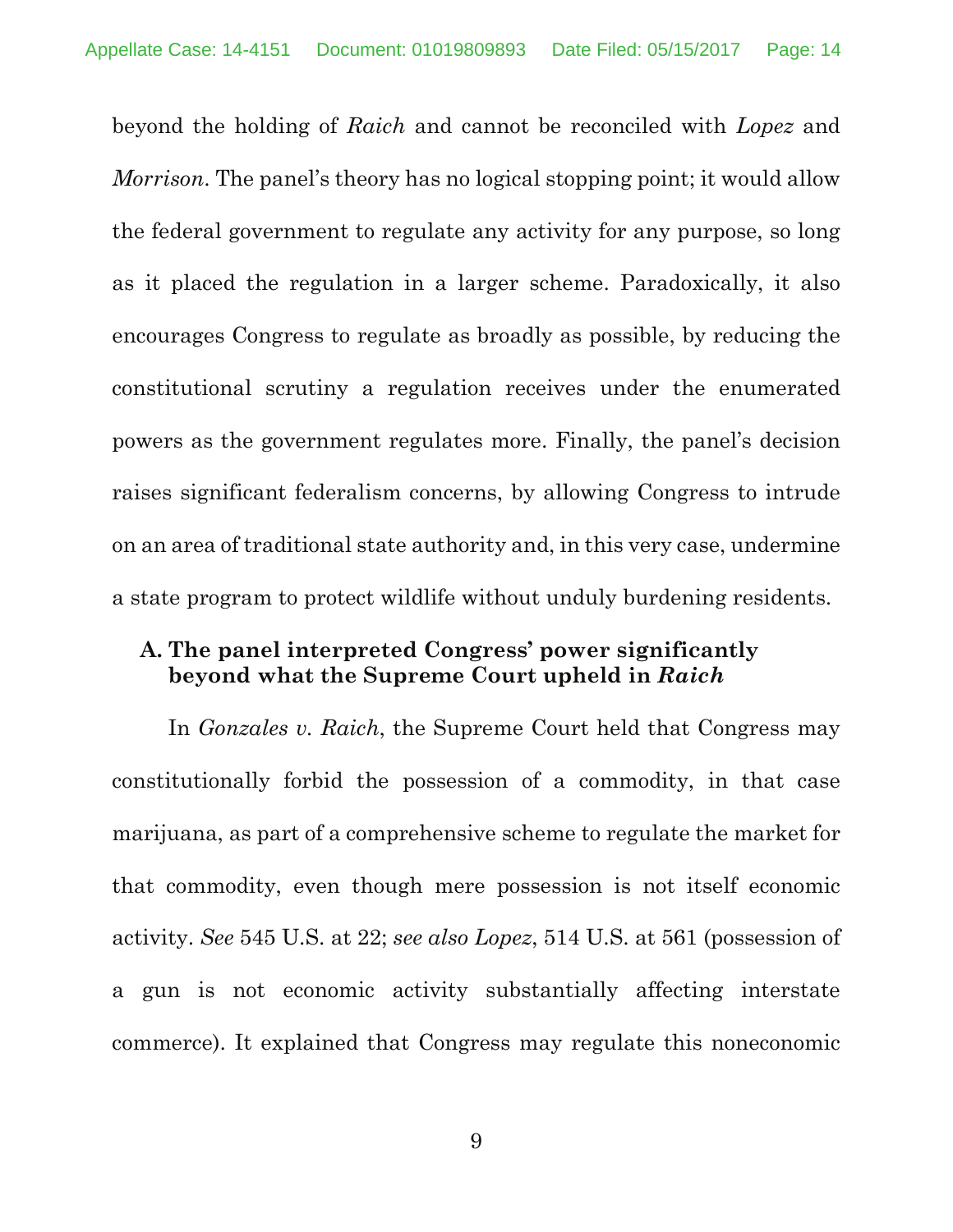activity because, otherwise, its ability to regulate the market for a commodity would be frustrated. *See* 545 U.S. at 22, 30-32.

*Raich* is not clear on whether this power is from the Commerce Clause or the Necessary and Proper Clause. The opinion suggests the Necessary and Proper Clause, stating that it is "well within [Congress'] authority to 'make all Laws which shall be necessary and proper' to 'regulate Commerce . . . among the several States.'" *Id*. at 22. In a concurrence, Justice Scalia expressed his view that this authority existed solely under the Necessary and Proper Clause. *Id*. at 34-38 (Scalia, J., concurring). Subsequently, *National Federation of Independent Businesses v. Sebelius* reiterated that *Raich* is a Necessary and Proper Clause case. *See* 132 S. Ct. 2566, 2591-92 (2012). That reading of *Raich* conforms to this Court's precedents. *See United States v. Carel*, 668 F.3d 1211, 1219 (10th Cir. 2011) (describing *Raich* as a Necessary and Proper Clause case); *United States v. Patton*, 451 F.3d 615, 626 (10th Cir. 2006) ("[P]ossession of a good is related to the market for that good, and Congress may regulate possession as a *necessary and proper* means of controlling its supply or demand." (emphasis added)). Of course, these decisions also discuss the Commerce Clause. But that is because the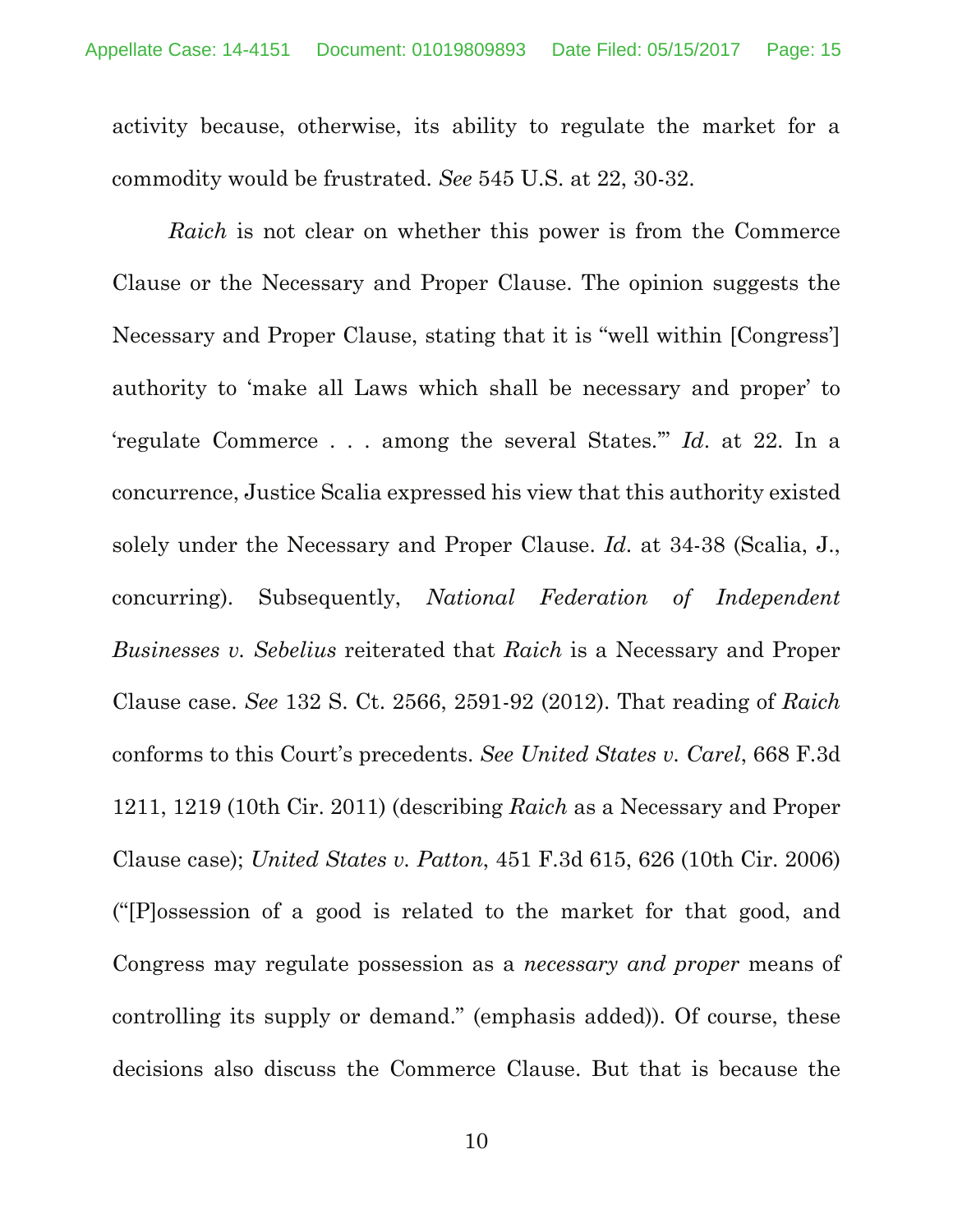Necessary and Proper Clause depends on the other enumerated powers. *See* U.S. Const. art. I, § 8, cl. 18 (". . . necessary and proper *for carrying into Execution the foregoing Powers* . . ." (emphasis added)).

Understood as an application of the Necessary and Proper Clause, *Raich*'s focus on the impacts of denying Congress the power to regulate the possession of a commodity on its ability to regulate commerce makes sense. 545 U.S. at 22, 30-32. When applying the Necessary and Proper Clause, courts look to whether a particular power is necessary to ensure that Congress can fully exercise another enumerated power, not whether it is convenient to Congress' pursuit of some general purpose. *See Reid v. Covert*, 354 U.S. 1, 66 (1957) (Harlan, J., concurring) ("[C]onstitutionality . . . must be tested, not by abstract notions of what is reasonable 'in the large,' so to speak, but by whether the statute, as applied in these instances, is a reasonably necessary and proper means of implementing a power granted to Congress by the Constitution.").

The panel's decision, however, eschews this limit, holding that *Raich* permits Congress to regulate—or authorize an administrative agency to regulate—intrastate, noneconomic activity as part of a comprehensive scheme, so long as there is a rational basis to believe that

11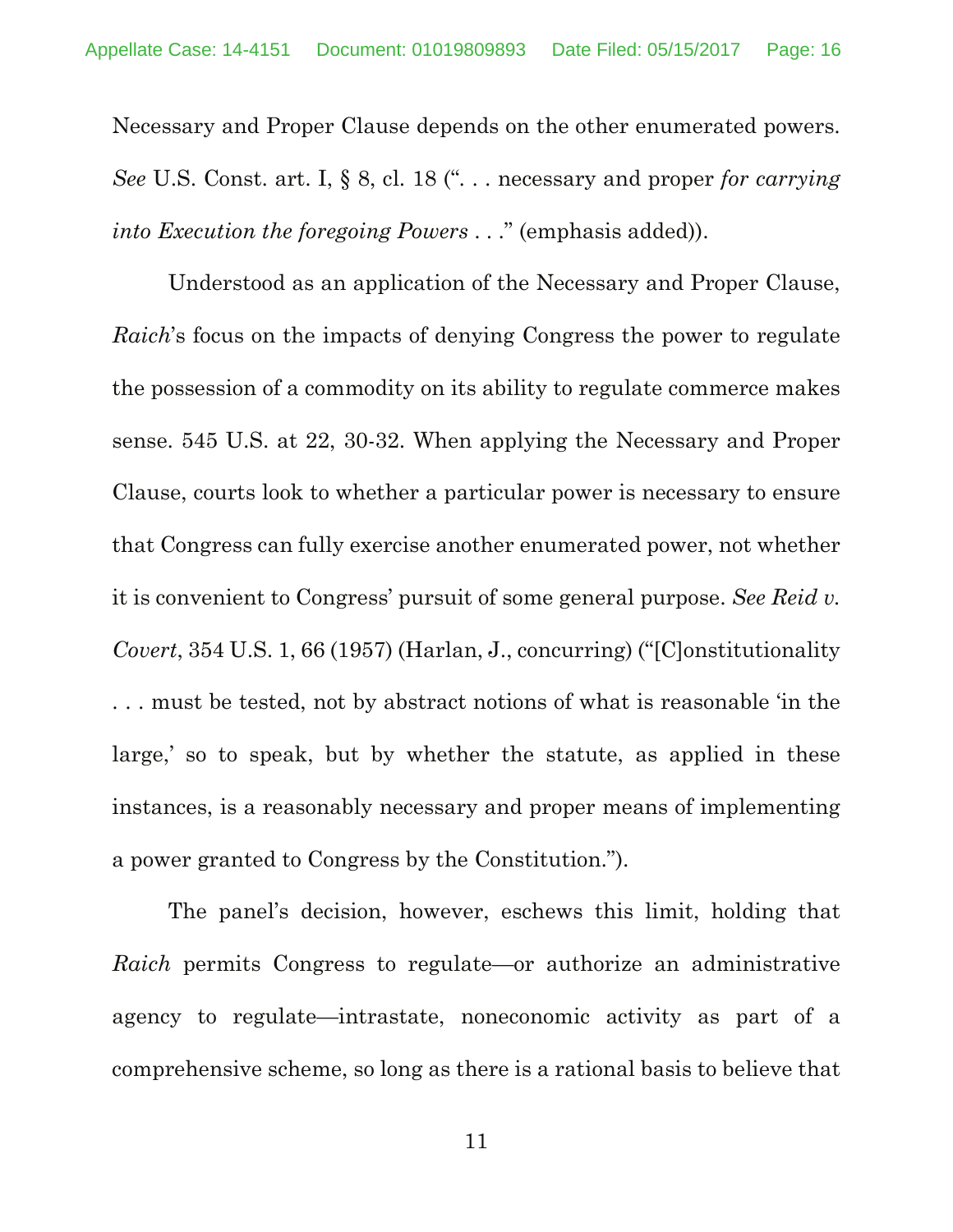the particular regulation furthers some government purpose. *See* Op. at 32. The panel did not disagree with the district court's finding that the Utah prairie dog regulation is not necessary to Congress' ability to regulate commerce or the market for a commodity, but held that this does not matter. According to the panel decision, it is sufficient that denying Congress this power would undermine Congress' conservation goals. *Id*.

This theory is virtually indistinguishable from the limit that the Due Process Clause places on the states' police powers. *See Williamson v. Lee Optical of Oklahoma, Inc.*, 348 U.S. 483, 487-88 (1955) (state regulation is constitutional if there is a rational basis to believe that it furthers any legitimate government purpose); *see also Morrison*, 529 U.S. at 618-19 (Congress' power cannot be interpreted as coextensive with the states' police power). It is also a significant expansion beyond *Raich*, inconsistent with the text of the Necessary and Proper Clause, and, as explained below, vitiates any meaningful limit on Congress' power.

### **B. The panel's opinion admits to no logical limit on federal power**

This Court and the Supreme Court have repeatedly cautioned against any interpretation of Congress' powers that has no logical limit. *See Morrison*, 529 U.S. at 618-19 ("'[W]e *always* have rejected readings of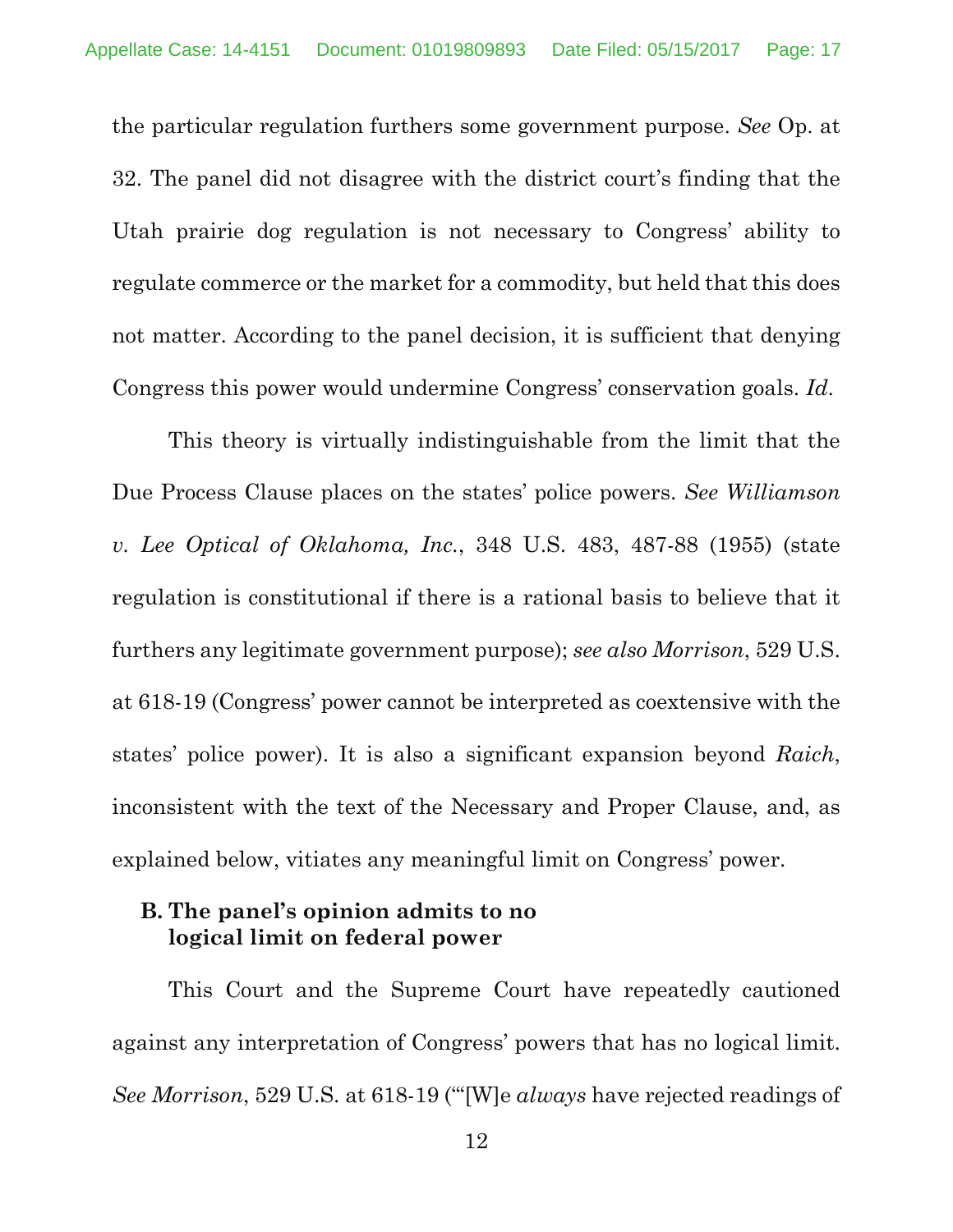. . . the scope of federal power that would permit Congress to exercise a police power.'" (quoting *Lopez*, 514 U.S. at 584-85 (Thomas, J., concurring)); *Patton*, 451 F.3d at 622 ("If we entertain too expansive an understanding of effects, the Constitution's enumeration of powers becomes meaningless and federal power becomes effectively limitless."). But the panel was either unmindful of this warning or dismissive of it; its rationale would permit Congress to regulate anything for any purpose, so long as it placed the regulation within a larger statutory scheme.

Consider the difficulty in reconciling the panel's holding with the Supreme Court's decisions in *Lopez* and *Morrison*. In each of those cases, the Court held that a criminal provision contained within an omnibus crime bill—a comprehensive scheme to regulate crime—was unconstitutional because it regulated intrastate, noneconomic activity that did not substantially affect interstate commerce. *See Morrison*, 529 U.S. at 613; *Lopez*, 514 U.S. at 560-61. The panel offered two bases to distinguish those cases. First, the panel relied on *ipse dixit*—those comprehensive crime laws were not comprehensive because *Lopez* and *Morrison* said so. *See* Op. at 24. Second, the panel declared that those laws did not qualify as comprehensive because they include too much,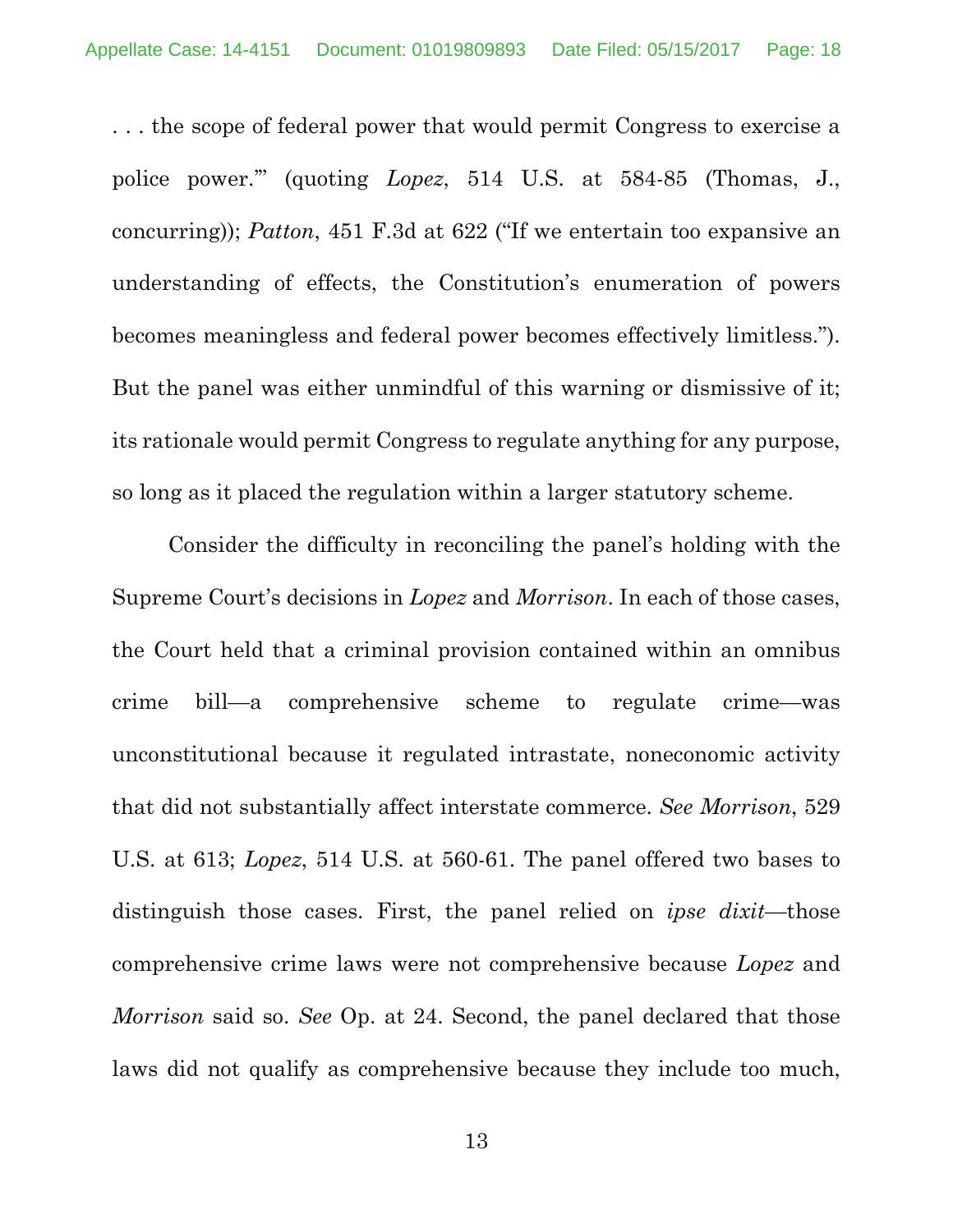including "subjects as diverse as international money laundering, child abuse, and victims' rights." *Id*. In other words, those statutes crossed some undefined threshold making them too comprehensive to be comprehensive schemes.

The panel's theory cannot be reconciled with *Lopez* and *Morrison*. To reiterate, the panel's theory is that Congress may regulate any intrastate, noneconomic activity as part of a larger comprehensive scheme, if the scheme has some connection to interstate commerce and there is a rational basis to conclude that denying Congress that power would frustrate some general purpose. *Id.* at 28-33. Under this theory, *Lopez* and *Morrison* were wrongly decided. In *Lopez*, for instance, the Gun Free School Zones Act was a single provision within the larger scheme of the Crime Control Act of 1990, Pub. L. No. 101-647, 104 Stat. 4789 (1990). The Crime Control Act was related to commerce as it criminalized a variety of economic activities and crime generally affects commerce. *See id*.; *see also Lopez*, 514 U.S. at 563-66 (acknowledging that crime generally affects interstate commerce but refusing to uphold the provision on that basis); *compare* Op. at 30-31 *with Lopez*, 514 U.S. at 563-66. And Congress could have rationally believed that its general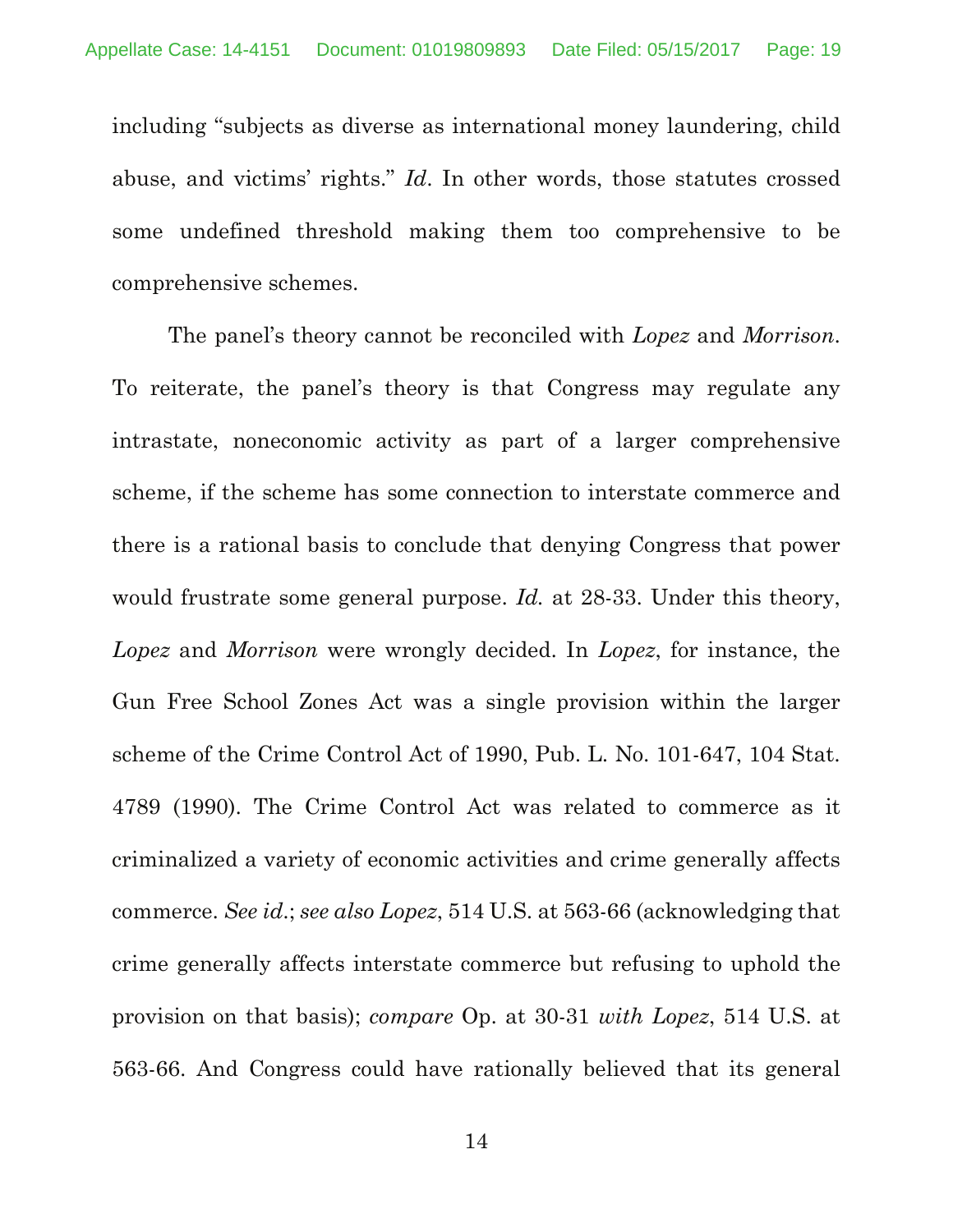crime-control purposes would be frustrated if it could not regulate gun possession in school zones. *See Lopez*, 514 U.S. 563-66. Yet the Supreme Court held that the provision was unconstitutional. *Id*. at 561.

The same is true of the Violence Against Women Act at issue in *Morrison*, which was a small part of the comprehensive Violent Crime Control and Law Enforcement Act of 1994, Pub. L. No. 103-322, 108 Stat. 1796 (1994). This Court has likewise determined that *Raich* does not support a provision prohibiting felon possession of body armor, which was a small part of the 21st Century Department of Justice Appropriations Authorization Act. *See* Pub. L. No. 107-273, 116 Stat. 1758 (2002); *Patton*, 451 F.3d at 624-25 (holding that a ban on possession of body armor could not be upheld under *Lopez* and *Raich*, but could be upheld under a different line of precedent not applicable here).

The panel's theory undermines the doctrine of enumerated powers by encouraging Congress to regulate as broadly as possible. It does so by insulating regulations from constitutional scrutiny as Congress regulates more. In effect, the panel encourages Congress to engage in bootstrapping, allowing it to regulate any noneconomic activity for any purpose within a comprehensive scheme that also regulates economic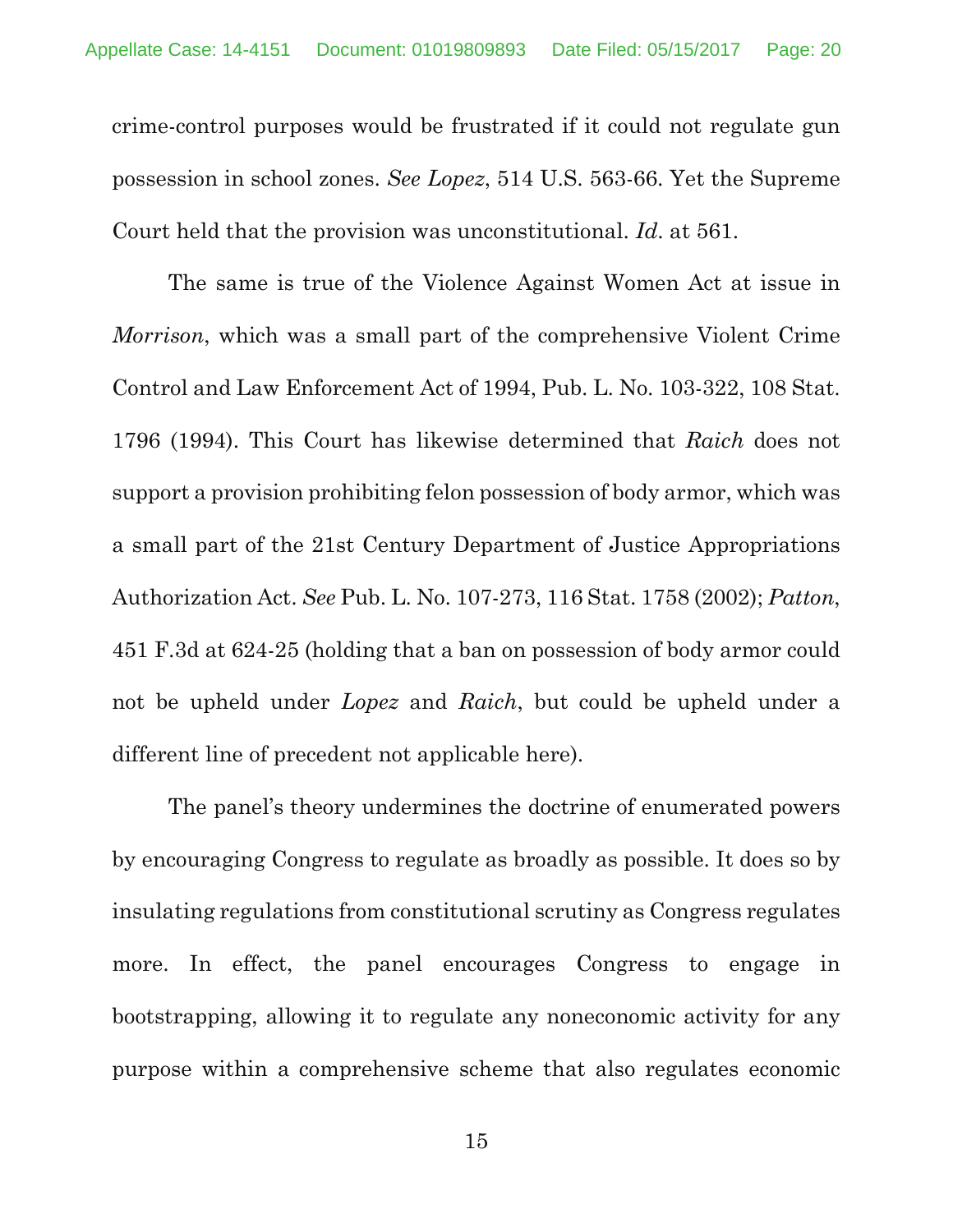activity for the same purpose. Op. at 32. When you combine this bootstrapping with precedent allowing Congress to regulate economic activity for any purpose,<sup>2</sup> the result is that Congress can regulate any intrastate, noneconomic activity for any purpose, if it pairs it with economic activity under a larger scheme.

For instance, Congress could enact a comprehensive criminal code and every crime contained within it would be constitutional so long as the comprehensive scheme itself had some effect on interstate commerce and limiting Congress' power would frustrate its crime-control goals. *But see Lopez*, 514 U.S. at 564. Congress could enact a comprehensive scheme authorizing a federal agency to control land use throughout the country, which would obviously affect interstate commerce and excluding any lands could undermine Congress conservation goals. *But see Solid Waste Agency of Northern Cook County v. U.S. Army Corps of Eng'rs*, 531 U.S. 159, 173-74 (2001); *GDF Realty Invs. v. Norton*, 362 F.3d 286, 292 (5th Cir. 2004) (Jones, J. dissenting from denial of rehearing en banc).

<sup>2</sup> *See Hodel v. Virginia Surface Mining and Reclamation Association, Inc.*, 452 U.S. 264 (1981) (Congress may use the Commerce Clause to regulate economic activity for noncommercial purposes.); *Heart of Atlanta Motel, Inc. v. United States*, 379 U.S. 241 (1964) (same).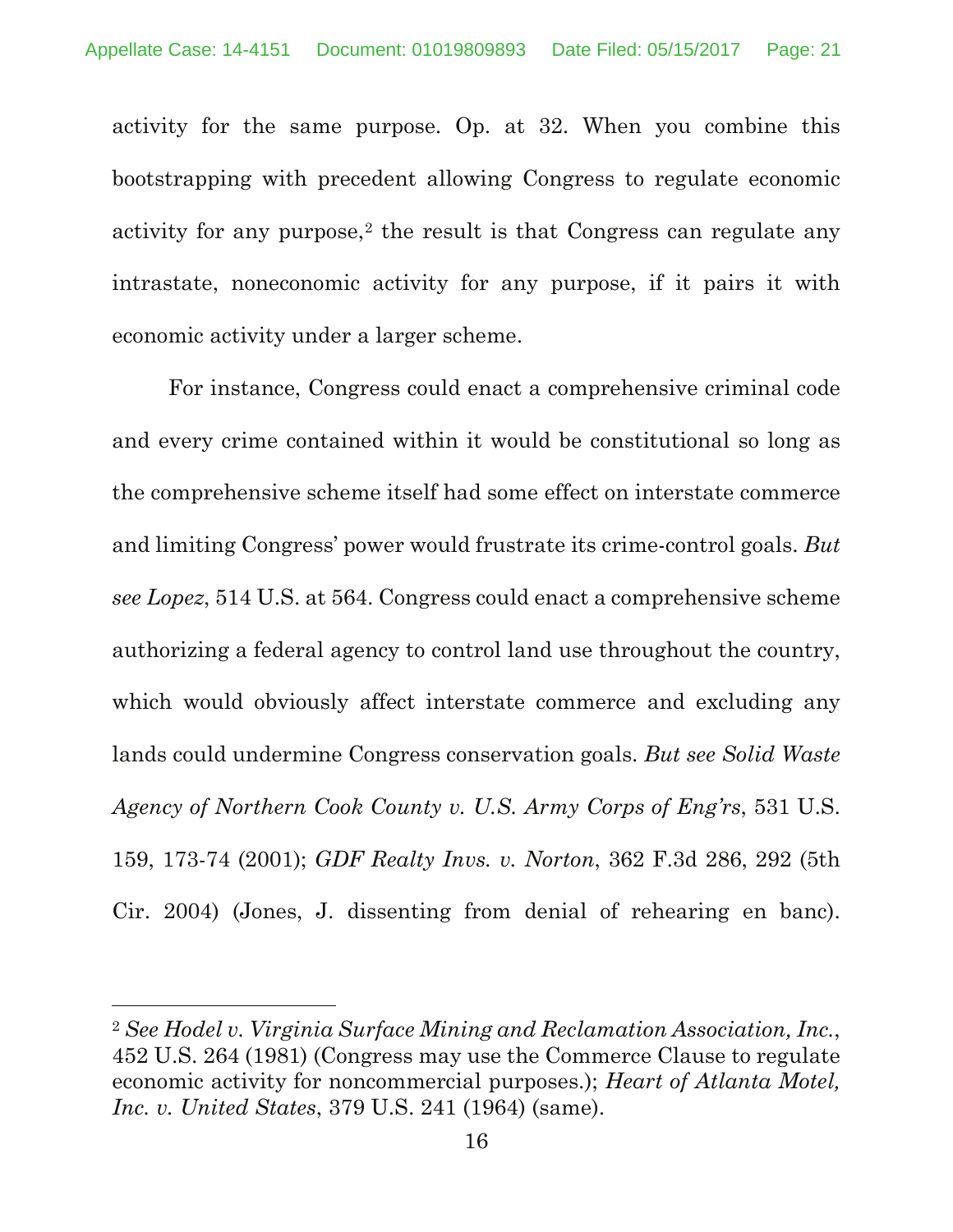Congress could even adopt a "Federal Police Power Act" comprehensively regulating society to protect public health, safety, and welfare. *But see Morrison*, 529 U.S. at 618-19. Under the panel's rationale, this statute would be immune to constitutional challenge precisely because its breadth sweeps in so much activity within *and beyond* Congress' enumerated powers and imposing any limit could undermine some general government purpose.

The Court need not embrace this result. *Raich* can be reconciled with *Lopez* and *Morrison*. *Raich* stands for the straightforward proposition that regulating possession of a commodity is a necessary and proper means of regulating the market for that commodity, the denial of which would frustrate Congress' ability to regulate commerce. *See* 545 U.S. at 22; *see also Patton*, 451 F.3d at 626. The criminal provisions at issue in *Lopez*, *Morrison*, and *Patton* did not qualify under this standard—not because the omnibus crime bills were too comprehensive or not comprehensive enough—but because the particular provisions were not necessary to Congress' ability to regulate commerce. *See, e.g., Lopez*, 514 U.S. at 561 (The Gun Free School Zones Act "is not an essential part of a larger regulation *of economic activity*, in which the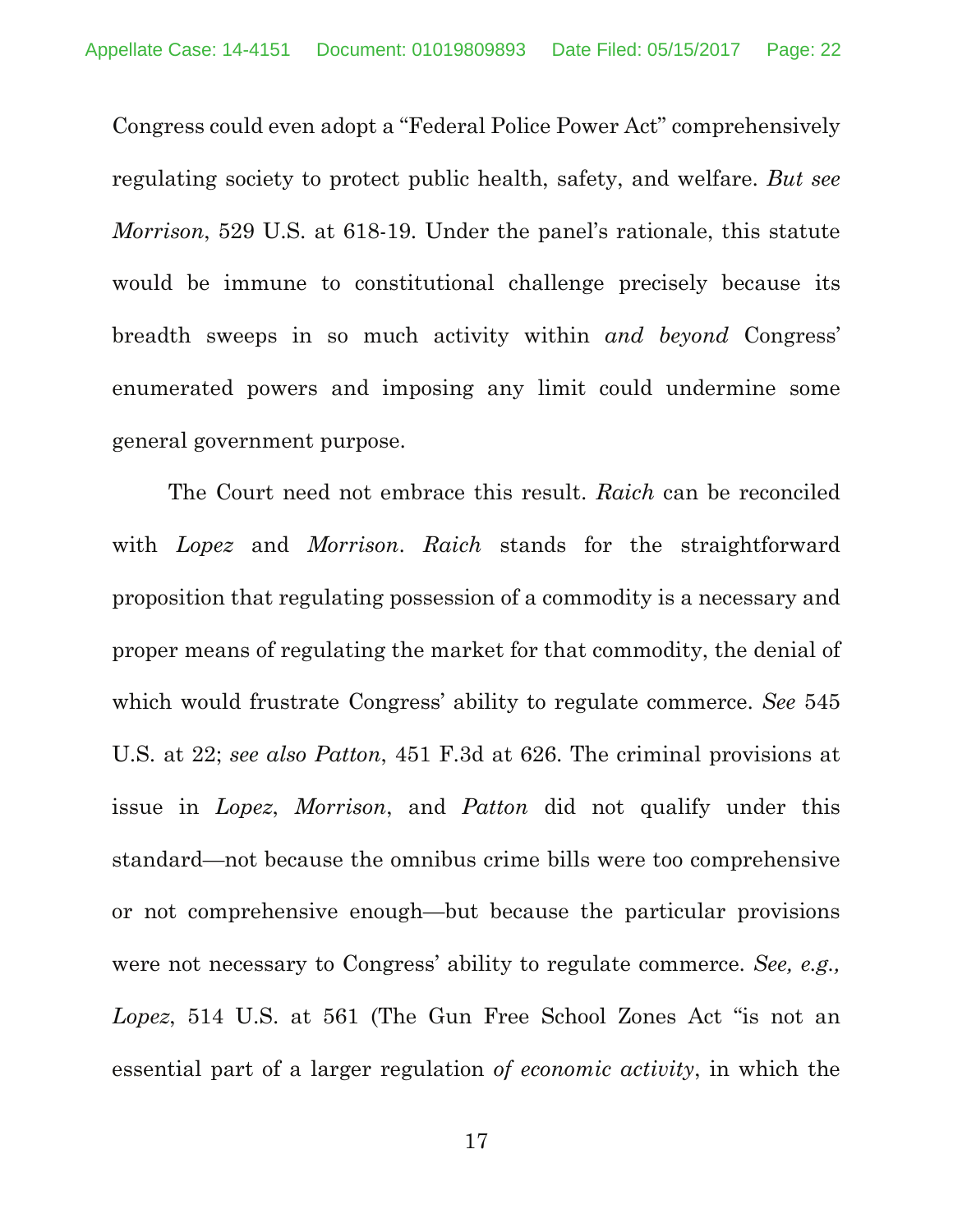regulatory scheme could be undercut unless the intrastate activity were regulated." (emphasis added)).

The same goes for the Utah prairie dog regulation. As the district court held (and the panel did not question), Congress' lack of authority to regulate noneconomic activity affecting the Utah prairie dog does not frustrate its ability to regulate economic activity or the market for any commodity. Aplt. App. at 205-07. The Endangered Species Act is easily distinguishable from the Controlled Substances Act at issue in *Raich*. The Controlled Substances Act regulates commodities for which there is an existing, albeit illicit, market, whereas the Endangered Species Act regulates any activity affecting any listed species, including species like the Utah prairie dog for which there is no market nor any other substantial connection to interstate commerce. *See id*. at 204-07. Therefore, the Necessary and Proper Clause does not permit Congress to regulate this activity or delegate the authority to do so to an administrative agency. *Id*.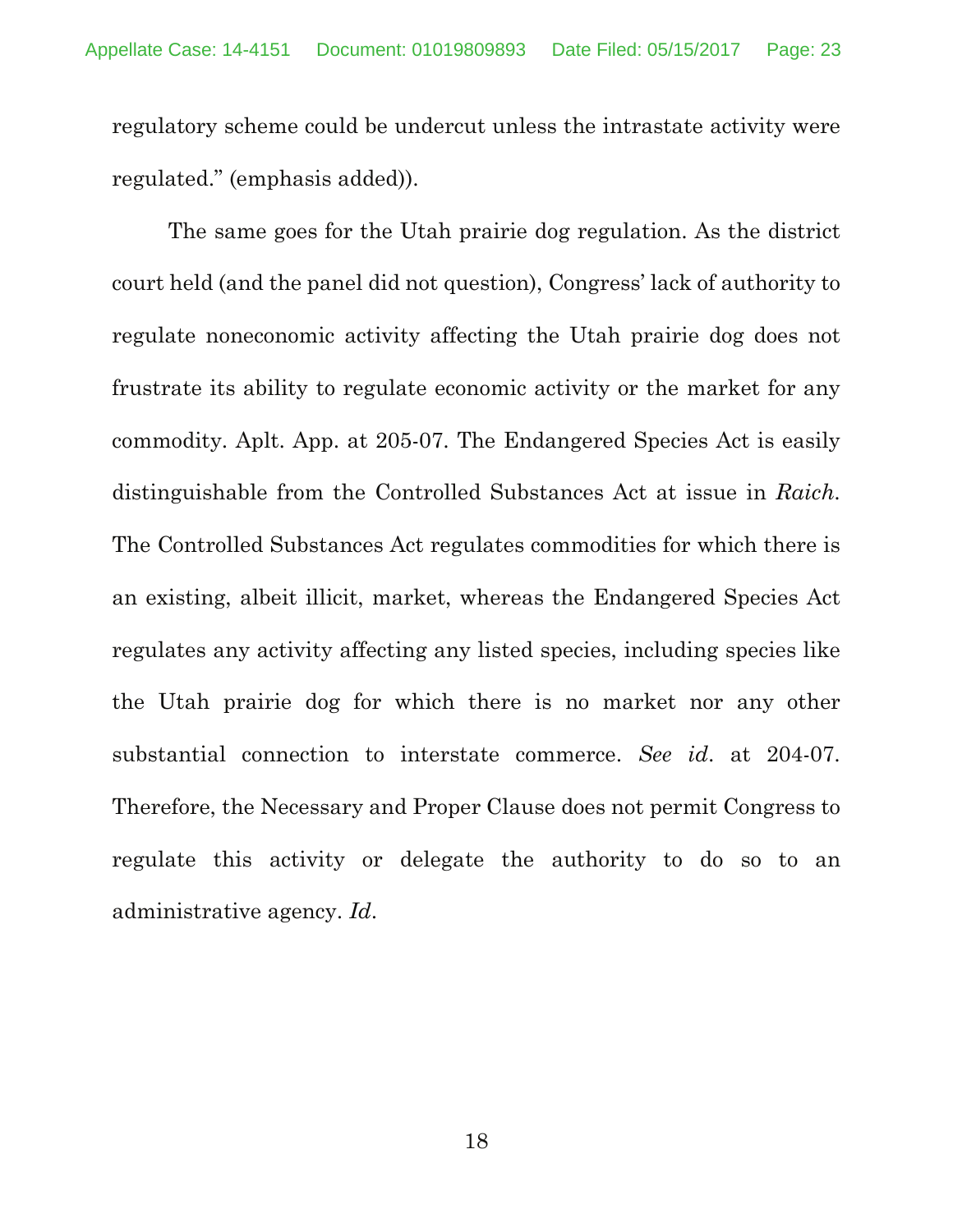# **C. The panel's opinion raises significant federalism concerns and undermines Utah's efforts to protect its wildlife without unduly burdening its residents**

The panel's decision also raises significant federalism concerns. In the Supreme Court's enumerated powers cases, federal intrusion on an area of traditional state authority has been a preeminent concern. *See, e.g., Solid Waste Agency*, 531 U.S. at 173-74; *Lopez*, 514 U.S. at 580-81. Regulation of wildlife is such an area of traditional state authority. *See Geer v. Connecticut*, 161 U.S. at 527-28; *see also Hughes v. Oklahoma*, 441 U.S. 322, 335-36 (1979).3 The panel's decision significantly changes this allocation of state and federal power by allowing Congress to regulate any activity affecting any species of wildlife, so long as it does so within a larger scheme. Op. at 31; *see GDF Realty Invs.*, 362 F.3d at 292 (Jones, J., dissenting).

The panel's decision directly creates the sort of federalism conflicts that the courts have sought to avoid. As explained in its amicus brief,

<sup>3</sup> *Hughes* has been often cited for its statement that the decision preserves states' traditional authority over wildlife "in ways not inconsistent with the Commerce Clause[.]" *See* 441 U.S. at 335-36. In context, the court was saying that states cannot exercise this authority in ways that violate the Dormant Commerce Clause. *See id*. *Hughes* does not suggest that the Commerce Clause assigns the power to regulate wildlife to Congress, rather than the states. *See id*.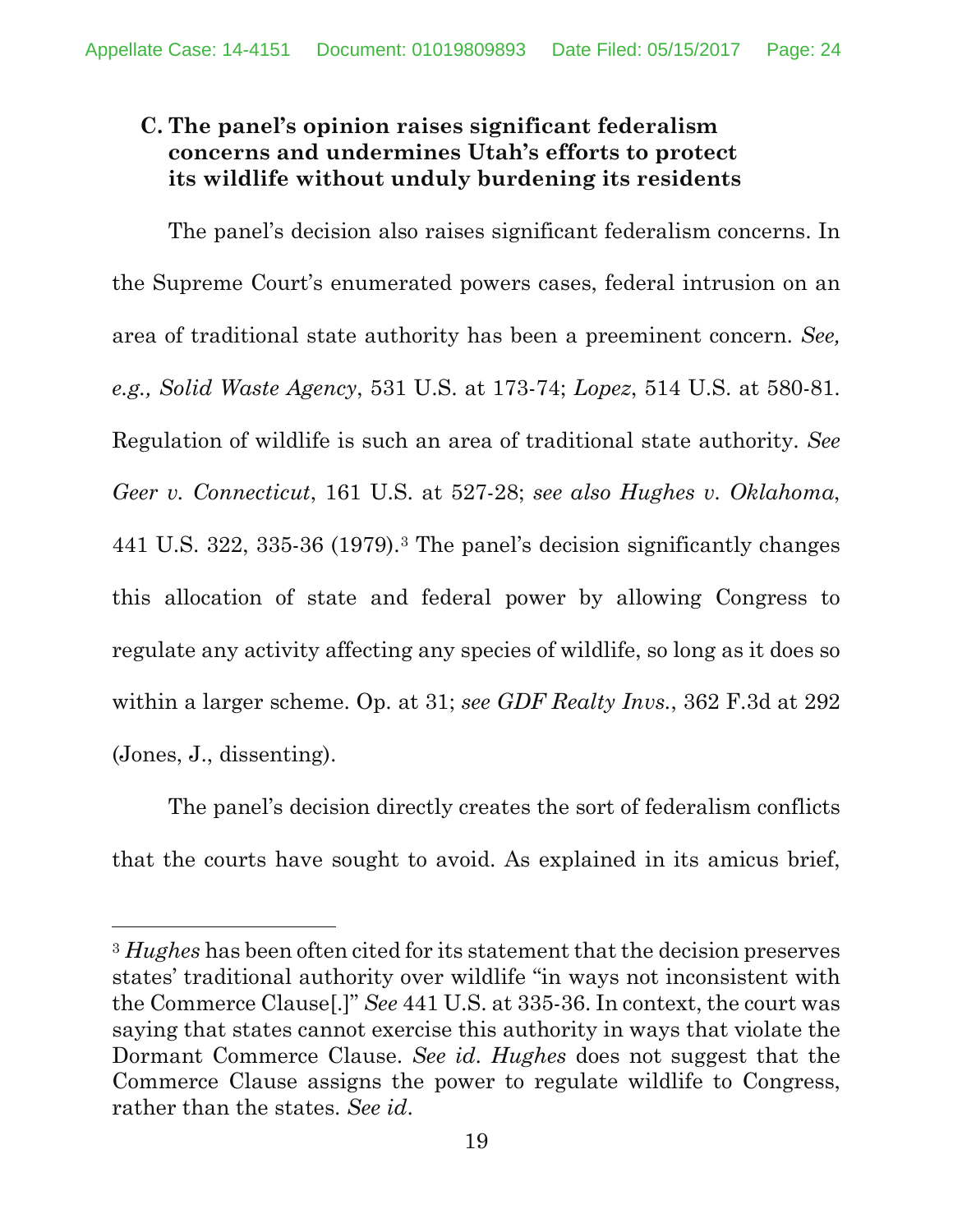Utah responded to the district court returning authority over the Utah prairie dog to the state by adopting a conservation program that is more sensitive to the impacts on Utah's residents. Brief of Utah, et al., at 13- 17. In particular, Utah works with property owners to move prairie dogs from backyards, airports, cemeteries, and other developed areas and relocate them to public conservation areas where they can be permanently protected. *Id*. By restoring the federal regulation, the panel's decision would frustrate this state conservation program by restoring the criminal prohibition on catching a Utah prairie dog. 50 C.F.R. § 17.40(g); *see* 16 U.S.C. § 1540. States do not retain their traditional authority to manage wildlife if the federal government can make it a crime for them to engage in any activity related to that wildlife.

### **IV. Conclusion**

 This case presents exceptional questions about the scope of Congress' Commerce Clause and Necessary and Proper Clause powers. The panel adopted an expansive interpretation that goes far beyond anything previously accepted by this Court or the Supreme Court, cannot be reconciled with Supreme Court precedent, and undermines